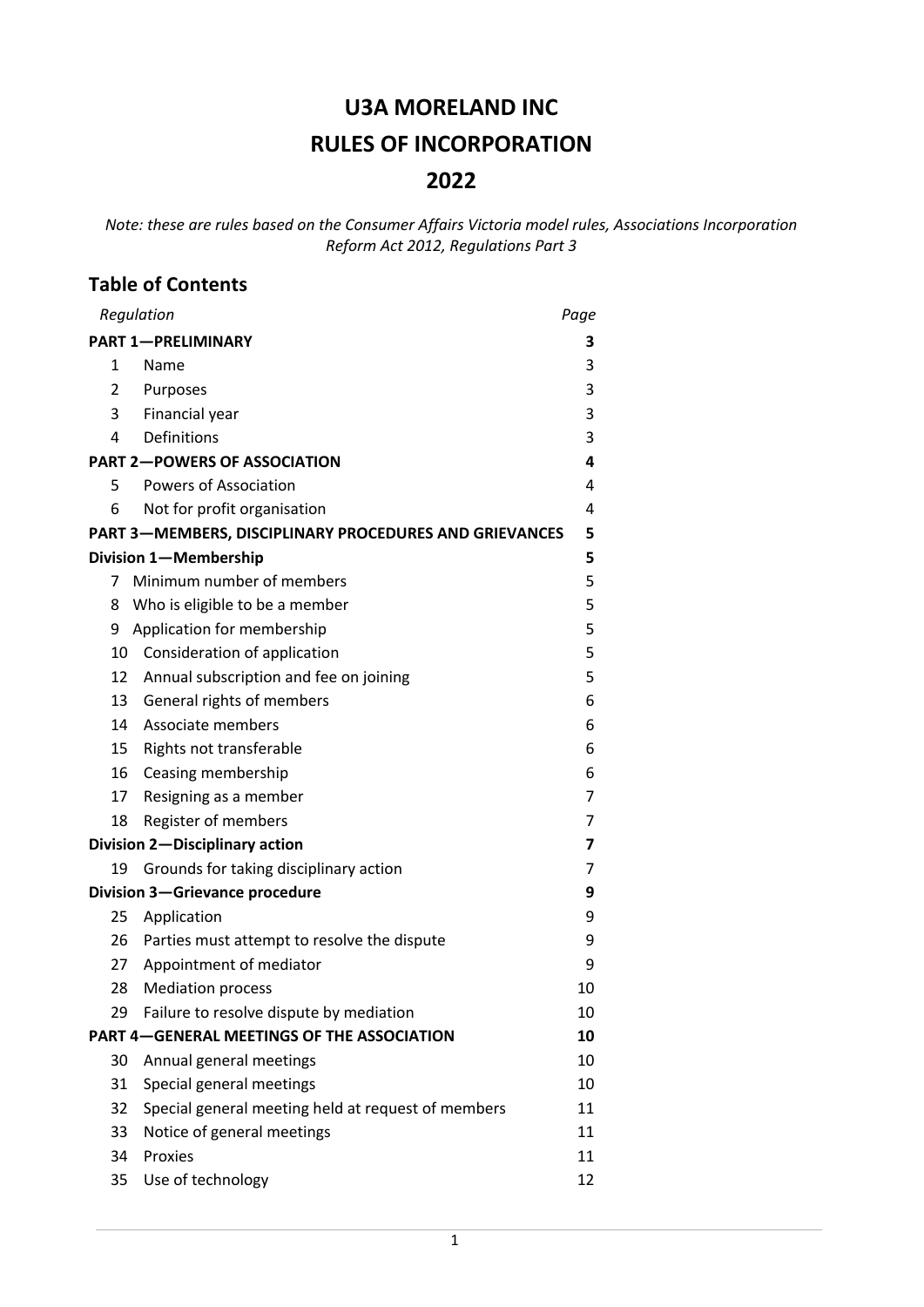| 36                      | Quorum at general meetings                                    | 12       |
|-------------------------|---------------------------------------------------------------|----------|
| 37                      | Adjournment of general meeting                                | 13       |
| 38                      | Voting at general meeting                                     | 13       |
| 39                      | Special resolutions                                           | 13       |
| 40                      | Determining whether resolution carried                        | 13       |
| 41                      | Minutes of general meeting                                    | 14       |
| <b>PART 5-COMMITTEE</b> |                                                               | 14       |
| 42                      | Role and powers                                               | 14       |
| 43                      | Delegation                                                    | 14       |
| 44                      | <b>Composition of Committee</b>                               | 15       |
| 45                      | <b>General Duties</b>                                         | 15       |
| 46                      | <b>President and Vice-President</b>                           | 15       |
| 47                      | Secretary                                                     | 15       |
| 48                      | Treasurer                                                     | 16       |
|                         | Division 3-Election of Committee members and tenure of office | 16       |
| 49                      | Who is eligible to be a Committee member                      | 16       |
| 50                      | Positions to be declared vacant                               | 16       |
| 51                      | <b>Nominations</b>                                            | 16       |
| 52                      | Election of President etc.                                    | 17       |
| 53                      | Election of ordinary member                                   | 17       |
| 54                      | <b>Ballot</b>                                                 | 17       |
| 55                      | Term of office                                                | 18       |
| 56                      | Vacation of office                                            | 18       |
| 57                      | Filling casual vacancies                                      | 18<br>19 |
|                         | Division 4-Meetings of Committee                              |          |
| 58                      | <b>Meetings of Committee</b>                                  | 19       |
| 59                      | Notice of meetings                                            | 19       |
| 60                      | <b>Urgent meetings</b>                                        | 19       |
| 61                      | Procedure and order of business                               | 19       |
| 62                      | Use of technology                                             | 19       |
| 63                      | Quorum                                                        | 19       |
| 64                      | Voting                                                        | 20       |
| 65                      | Conflict of interest                                          | 20       |
| 66                      | Minutes of meeting<br>67 Leave of absence                     | 20       |
|                         | <b>PART 6-FINANCIAL MATTERS</b>                               | 20<br>21 |
| 68                      | Source of funds                                               | 21       |
| 69                      |                                                               | 21       |
| 70                      | Management of funds<br><b>Financial records</b>               | 21       |
| 71                      | <b>Financial statements</b>                                   | 21       |
|                         | <b>PART 7-GENERAL MATTERS</b>                                 | 22       |
| 72<br>Common seal       |                                                               | 22       |
| 73                      | Registered address                                            | 22       |
| 74                      | Notice requirements                                           | 22       |
| 75                      | Custody and inspection of books and records                   | 22       |
| 76                      | Winding up and cancellation                                   | 23       |
| 77                      | <b>Alteration of Rules</b>                                    | 23       |
|                         |                                                               |          |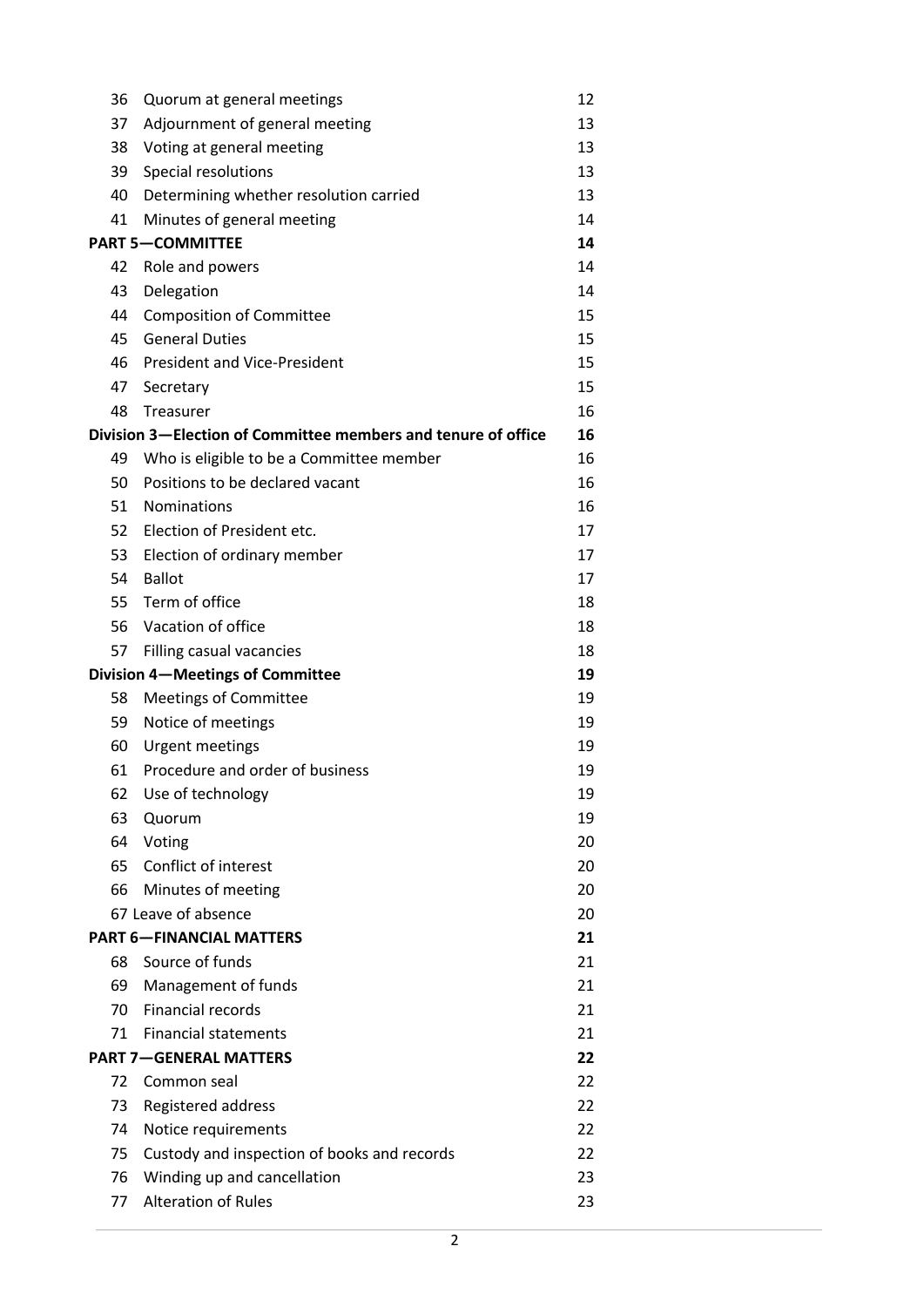## **Rules for an Incorporated Association**

════════════════════════════

#### **Note**

The persons who from time to time are members of the Association are an incorporated association by the name given in rule 1 of these Rules.

Under section 46 of the **Associations Incorporation Reform Act 2012**, these Rules are taken to constitute the terms of a contract between the Association and its members.

## **PART 1—PRELIMINARY**

## **1 Name**

The name of the incorporated association is "U3A Moreland Inc."

## **Note**

Under section 23 of the Act, the name of the association and its registration number must appear on all its business documents.

## **2 Purposes**

The purposes of the association are:

To create an ongoing voluntary community in Moreland that provides social and intellectual stimulus for retired and semi retired people 50 years and older

To establish educational, cultural and physical programs in which members can be both teacher and student enabling them to keep mentally and physically active

To encourage all members to contribute their time and talents to assist with the running of U3A Moreland and to volunteer as tutors and group leaders

To offer life-long learning opportunities and promote healthy ageing in a friendly, co-operative and enjoyable environment

To engage with and work along-side other community groups.

## **3 Financial year**

The financial year of the Association is each period of 12 months ending on 31st December.

## **4 Definitions**

In these Rules—

*absolute majority*, of the Committee, means a majority of the committee members currently holding office and entitled to vote at the time (as distinct from a majority of committee members present at a committee meeting);

*associate member* means a member referred to in rule 14(1);

*Chairperson*, of a general meeting or committee meeting, means the person chairing the meeting as required under rule 46;

*Committee* means the Committee having management of the business of the Association;

*committee meeting* means a meeting of the Committee held in accordance with these Rules;

*committee member* means a member of the Committee elected or appointed under Division 3 of Part 5

*disciplinary appeal meeting* means a meeting of the members of the Association convened under rule 23(3);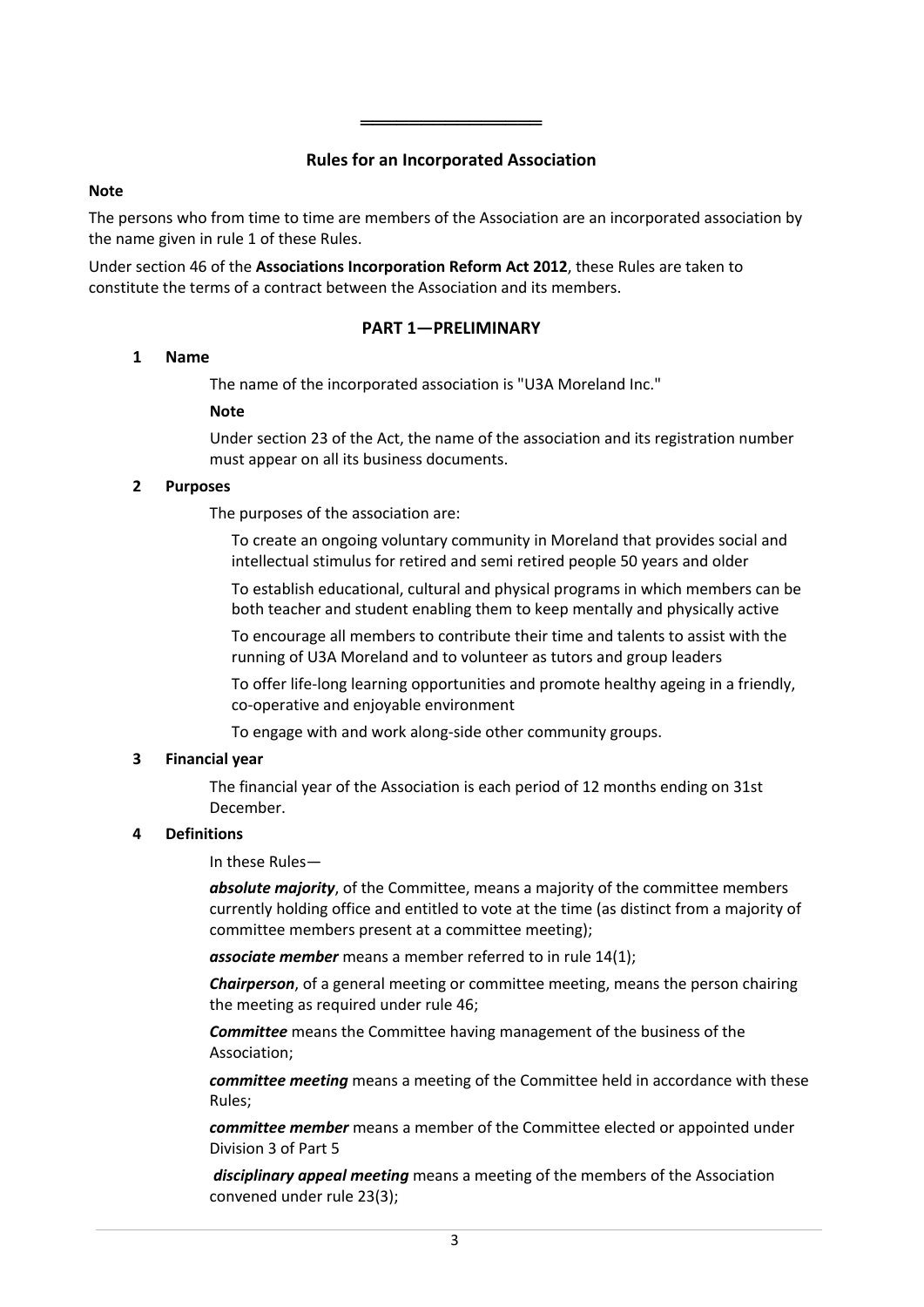*disciplinary meeting* means a meeting of the Committee convened for the purposes of rule 22;

*disciplinary subcommittee* means the subcommittee appointed under rule 20;

*financial year* means the 12 month period specified in rule 3;

*general meeting* means a general meeting of the members of the Association convened in accordance with Part 4 and includes an annual general meeting, a special general meeting and a disciplinary appeal meeting;

*ICT* stands for Information and Communications Technology;

*member* means a member of the Association;

*member entitled to vote* means a member who under rule 13(2) is entitled to vote at a general meeting;

*special resolution* means a resolution that requires not less than three-quarters of the members voting at a general meeting, whether in person or by proxy, to vote in favour of the resolution;

*the Act* means the **Associations Incorporation Reform Act 2012** and includes any regulations made under that Act;

*the Registrar* means the Registrar of Incorporated Associations.

## **PART 2—POWERS OF ASSOCIATION**

#### **5 Powers of Association**

- (1) Subject to the Act, the Association has power to do all things incidental or conducive to achieve its purposes.
- (2) Without limiting subrule (1), the Association may—
	- (a) acquire, hold and dispose of real or personal property;
	- (b) open and operate accounts with financial institutions;
	- (c) invest its money in any security in which trust monies may lawfully be invested;
	- (d) raise and borrow money on any terms and in any manner as it thinks fit;
	- (e) secure the repayment of money raised or borrowed, or the payment of a debt or liability;
	- (f) appoint agents to transact business on its behalf; and
	- (g) enter into any other contract it considers necessary or desirable.
- (3) The Association may only exercise its powers and use its income and assets (including any surplus) for its purposes.

#### **6 Not for profit organisation**

- (1) The Association must not distribute any surplus, income or assets directly or indirectly to its members.
- (2) Subrule (1) does not prevent the Association from paying a member—
	- (a) reimbursement for expenses properly incurred by the member; or

(b) for goods or services provided by the member—

if this is done in good faith on terms no more favourable than if the member was not a member.

#### **Note**

Section 33 of the Act provides that an incorporated association must not secure pecuniary profit for its members. Section 4 of the Act sets out in more detail the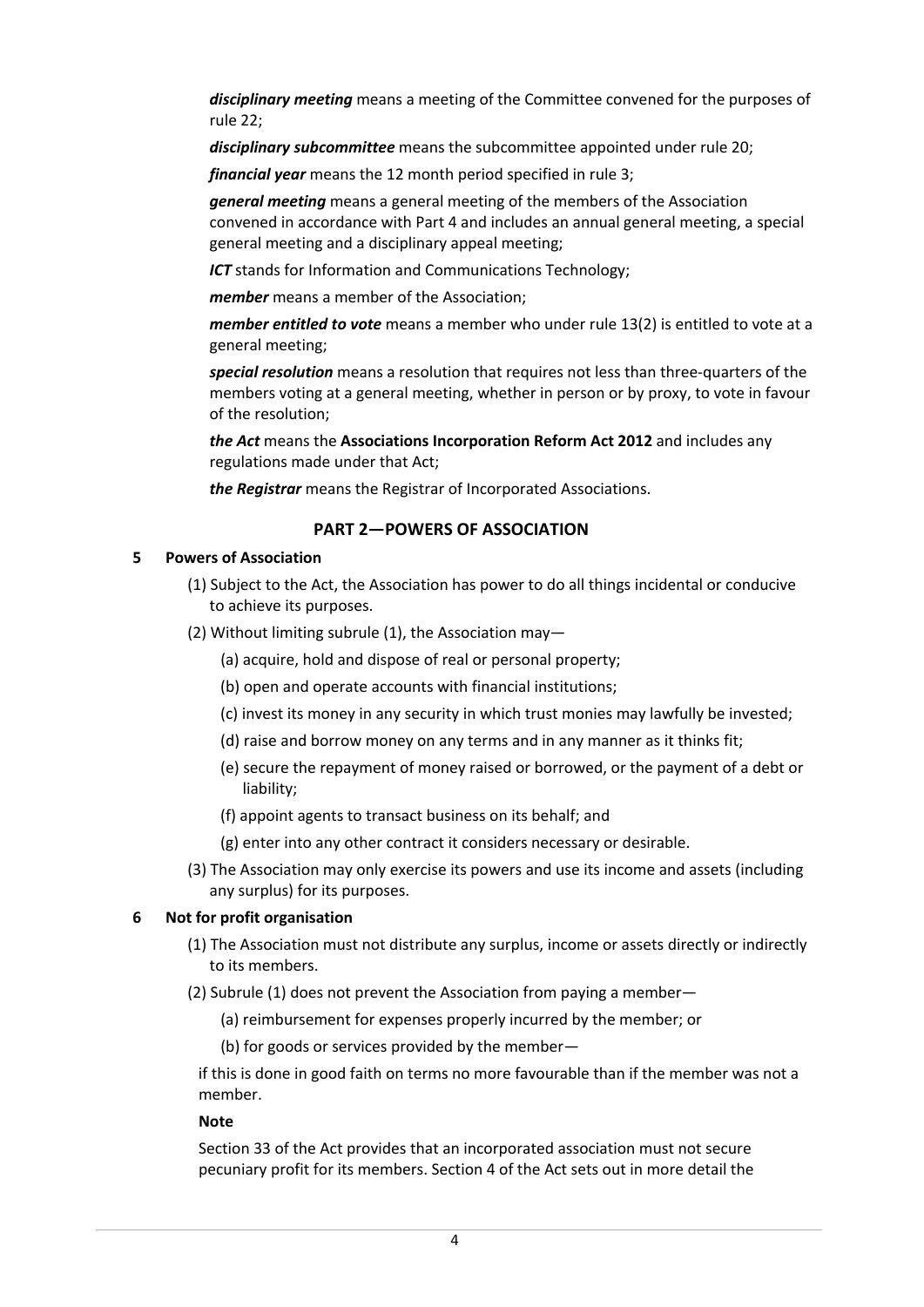circumstances under which an incorporated association is not taken to secure pecuniary profit for its members.

## **PART 3—MEMBERS, DISCIPLINARY PROCEDURES AND GRIEVANCES**

#### **Division 1—Membership**

#### **7 Minimum number of members**

The Association must have at least 5 members.

#### **8 Who is eligible to be a member**

Any person who is 50 years of age or over who is semi-retired or fully retired and who supports the purposes of the Association is eligible for membership.

#### **9 Application for membership**

- (1) To apply to become a member of the Association, a person must submit an application to a committee member stating that the person—
	- (a) wishes to become a member of the Association; and
	- (b) supports the purposes of the Association; and
	- (c) agrees to comply with these Rules.
- (2) The application—
	- (a) may be accompanied by the joining fee.

#### **Note**

The joining fee is the fee (if any) determined by the Association under rule 12(3).

#### **10 Consideration of application**

- (1) As soon as practicable after an application for membership is received, the Committee must decide by resolution whether to accept or reject the application.
- (2) The Committee must notify the applicant in writing of its decision as soon as practicable after the decision is made.
- (3) If the Committee rejects the application, it must return any money accompanying the application to the applicant.
- (4) No reason need be given for the rejection of an application.

#### **11 New membership**

- (1) If an application for membership is approved by the Committee—
	- (a) the resolution to accept the membership must be recorded in the minutes of the committee meeting; and
	- (b) the Secretary must, as soon as practicable, enter the name and address of the new member, and the date of becoming a member, in the register of members.
- (2) A person becomes a member of the Association and, subject to rule 13(2), is entitled to exercise his or her rights of membership from the date, whichever is the later, on which—
	- (a) the Committee approves the person's membership; or
	- (b) the person pays the joining fee

#### **12 Annual subscription and fee on joining**

- (1) At each annual general meeting, the Association must determine—
	- (a) the amount of the annual subscription (if any) for different types of membership, for the following financial year; and
	- (b) the date for payment of the annual subscription.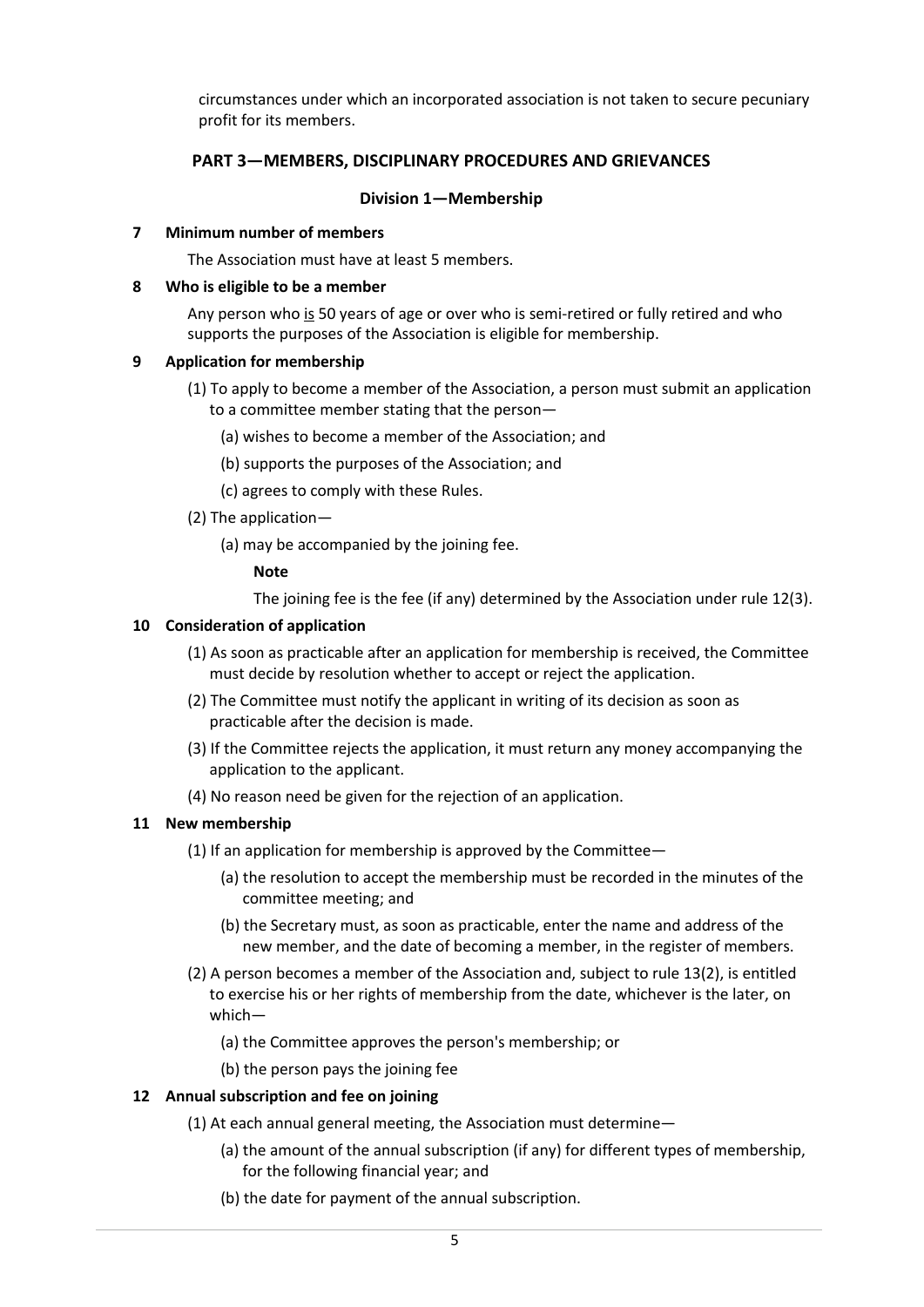- (2) The Committee may—
	- (a) vary the approved annual subscription for the following year by \$5.00, not more than three months and not less than two months before the end of the financial year;
	- (b) should the Committee change the approved annual subscription, it must distribute to all members a statement explaining the circumstances that warranted the change.
- (3) The Association may determine that any new member who joins after the start of a financial year must, for that financial year, pay a fee equal to—
	- (a) the full annual subscription; or
	- (b) a pro rata annual subscription based on the remaining part of the financial year; or
	- (c) a fixed amount determined from time to time by the Association.
- (4) The rights of a member (including the right to vote) who has not paid the annual subscription by the due date are suspended until the subscription is paid.

#### **13 General rights of members**

- (1) A member of the Association who is entitled to vote has the right—
	- (a) to receive notice of general meetings and of proposed special resolutions in the manner and time prescribed by these Rules; and
	- (b) to submit items of business for consideration at a general meeting; and
	- (c) to attend and be heard at general meetings; and
	- (d) to vote at a general meeting; and
	- (e) to have access to the minutes of general meetings and other documents of the Association as provided under rule 75; and
	- (f) to inspect the register of members.
- (2) A member is entitled to vote if—
	- (a) the member is a member other than an associate member; and
	- (b) more than 10 business days have passed since he or she became a member of the Association; and
	- (c) the member's membership rights are not suspended for any reason.

#### **14 Associate members**

- (1) Associate members of the Association include—
	- (a) any person who is eligible under r.8, and is already a full financial member of another U3A in Victoria; and
	- (b) any other category of member as determined by special resolution at a general meeting.
- (2) An associate member must not vote but may have other rights as determined by the **Committee** or by resolution at a general meeting.

#### **15 Rights not transferable**

The rights of a member are not transferable and end when membership ceases.

#### **16 Ceasing membership**

- (1) The membership of a person ceases on resignation, expulsion or death.
- (2) If a person ceases to be a member of the Association, the Secretary must, as soon as practicable, enter the date the person ceased to be a member in the register of members.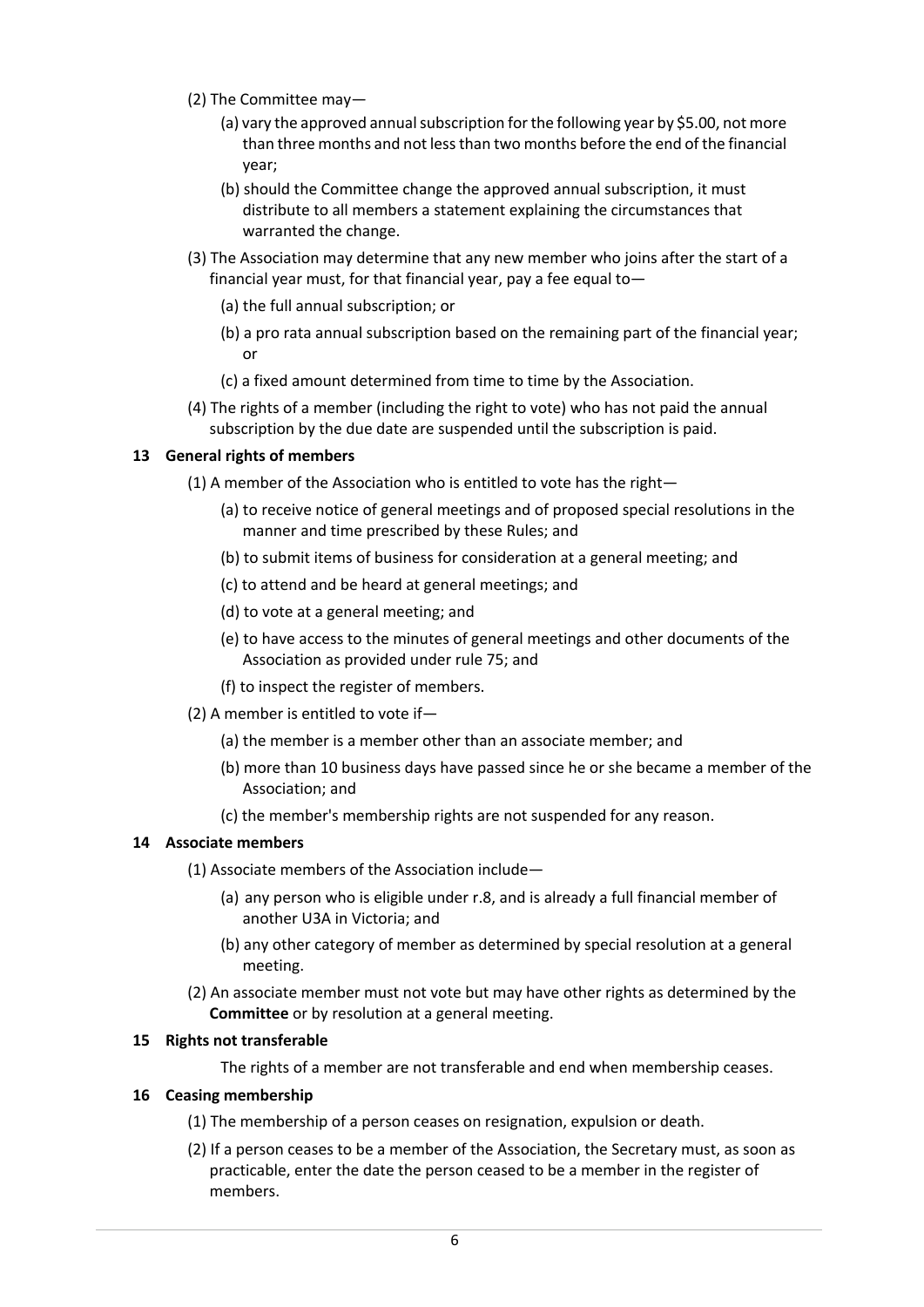## **17 Resigning as a member**

(1) A **member** may resign by notice in writing given to the Association.

## **Note**

Rule 74(3) sets out how notice may be given to the association. It includes by post or by handing the notice to a member of the committee.

- (2) A member **is** taken to have resigned if—
	- (a) the member's annual subscription is more than 12 months in arrears; or
	- (b) where no annual subscription is payable—
		- (i) the Secretary has made a written request to the member to confirm that he or she wishes to remain a member; and
		- (ii) the member has not, within 3 months after receiving that request, confirmed in writing that he or she wishes to remain a member.

## **18 Register of members**

- (1) The Secretary must keep and maintain a register of members that includes—
	- (a) for each current member—
		- (i) the member's name;
		- (ii) the address for notice last given by the member;
		- (iii) the date of becoming a member;
		- (iv) if the member is an associate member, a note to that effect; and
		- (v) any other information determined by the Committee; and
	- (b) for each former member, the date of ceasing to be a member.
- (2) Any member may, at a reasonable time and free of charge, inspect the register of member, excluding any residential addresses listed.

#### **Note**

Under section 59 of the Act, access to the personal information of a person recorded in the register of members may be restricted in certain circumstances. Section 58 of the Act provides that it is an offence to make improper use of information about a person obtained from the Register of Members.

#### **Division 2—Disciplinary action**

#### **19 Grounds for taking disciplinary action**

The Association may take disciplinary action against a member in accordance with this Division if it is determined that the member—

- (a) has failed to comply with these Rules; or
- (b) refuses to support the purposes of the Association; or (c) has engaged in conduct prejudicial to the Association.

#### **20 Disciplinary subcommittee**

- (1) If the Committee is satisfied that there are sufficient grounds for taking disciplinary action against a member, the Committee must appoint a disciplinary subcommittee to hear the matter and determine what action, if any, to take against the member.
- (2) The members of the disciplinary subcommittee—
	- (a) may be Committee members, members of the Association or anyone else; but
	- (b) must not be biased against, or in favour of, the member concerned.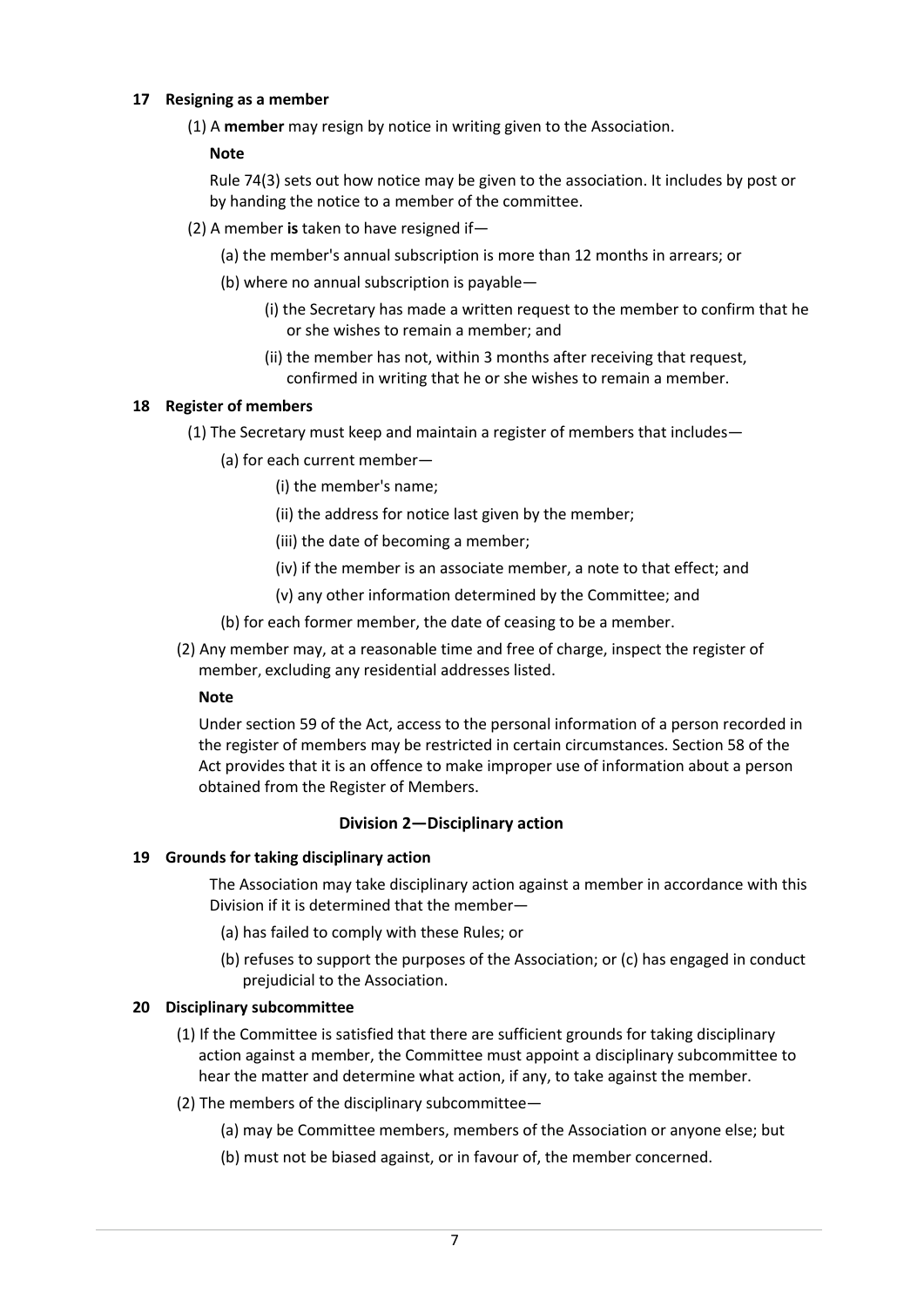## **21 Notice to member**

- (1) Before disciplinary action is taken against a member, the Secretary must give written notice to the member—
	- (a) stating that the Association proposes to take disciplinary action against the member;
	- (b) stating the grounds for the proposed disciplinary action;
	- (c) specifying the date, time and location (in person or via ICT) of the meeting at which the disciplinary subcommittee intends to consider the disciplinary action (the *disciplinary meeting*);
	- (d) advising the member that he or she may do one or both of the following—
		- (i) attend the disciplinary meeting and address the disciplinary subcommittee at that meeting;
		- (ii) give a written statement to the disciplinary subcommittee at any time before the disciplinary meeting; and
	- (e) setting out the member's appeal rights and under rule 23.
- (2) The notice must be given no earlier than 28 days, and no later than 14 days, before the disciplinary meeting is held.

## **22 Decision of subcommittee**

- (1) At the disciplinary meeting, the disciplinary subcommittee must—
	- (a) give the member an opportunity to be heard; and
	- (b) consider any written statement submitted by the member.
- (2) After complying with subrule (1), the disciplinary subcommittee may—
	- (a) take no further action against the member; or
	- (b) subject to subrule (3)—
		- (i) reprimand the member; or
		- (ii) suspend the membership rights of the member for a specified period; or
		- (iii) expel the member from the Association.
	- (3) The disciplinary subcommittee may not fine the member.
	- (4) The suspension of membership rights or the expulsion of a member by the disciplinary subcommittee under this rule takes effect immediately after the vote is passed.

#### **23 Appeal rights**

- (1) A person whose membership rights have been suspended or who has been expelled from the Association under rule 22 may give notice to the effect that he or she wishes to appeal against the suspension or expulsion.
- (2) The notice must be in writing and given—
	- (a) to the disciplinary subcommittee immediately after the vote to suspend or expel the person is taken; or
	- (b) to the Secretary not later than 48 hours after the vote.
- (3) If a person has given notice under subrule (2), a disciplinary appeal meeting must be convened by the Committee as soon as practicable, but in any event not later than 21 days, after the notice is received.
- (4) Notice of the disciplinary appeal meeting must be given to each member of the Association who is entitled to vote as soon as practicable and must—

(a) specify the date, time and location (in person or via ICT) of the meeting; and (b) state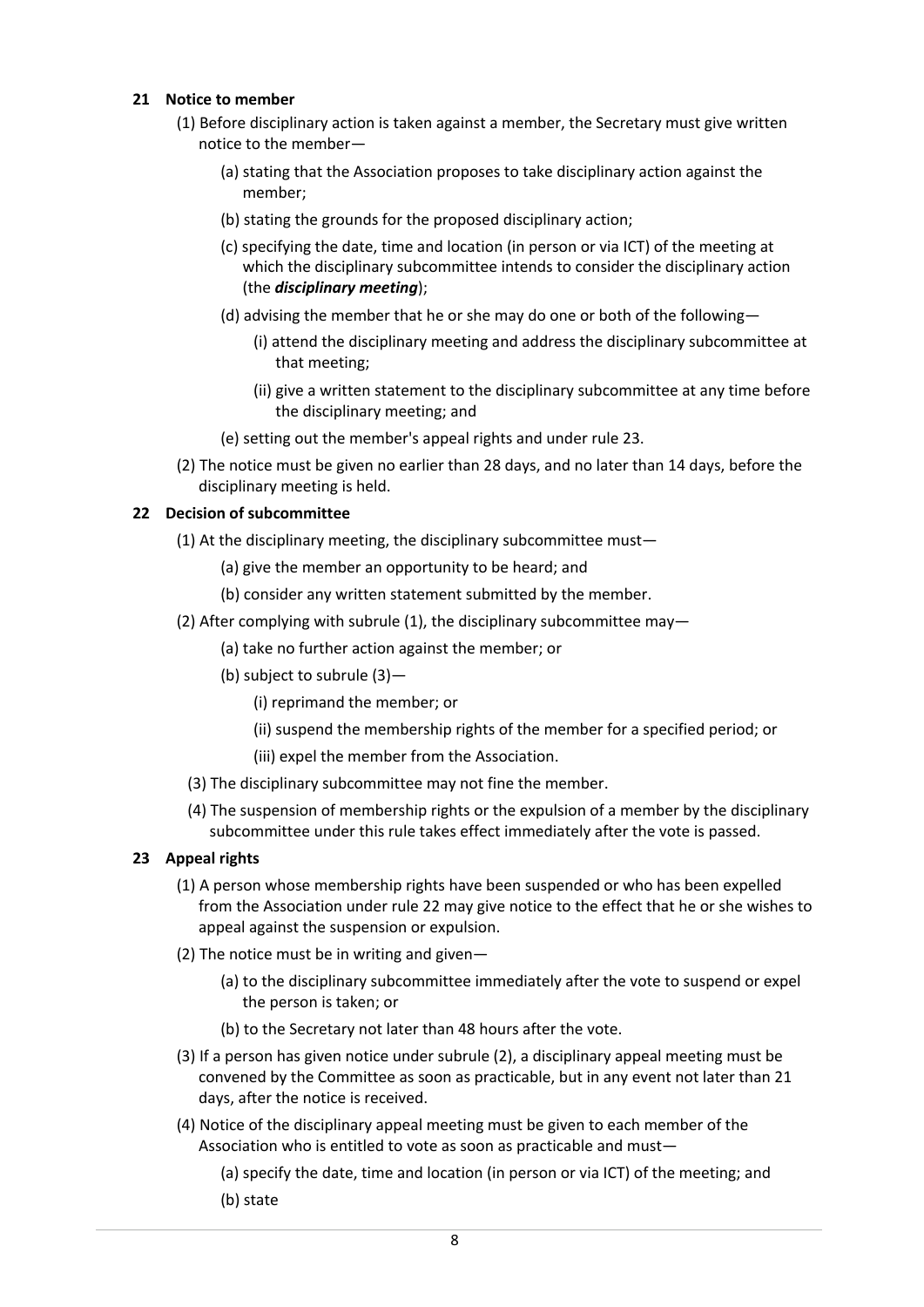- (i) the name of the person against whom the disciplinary action has been taken; and
- (ii) the grounds for taking that action; and(
- (iii) that at the disciplinary appeal meeting the members present must vote on whether the decision to suspend or expel the person should be upheld or revoked.

## **24 Conduct of disciplinary appeal meeting**

- (1) At a disciplinary appeal meeting—
	- (a) no business other than the question of the appeal may be conducted;
	- (b) the Committee must state the grounds for suspending or expelling the member and the reasons for taking that action; and
	- (c) the person whose membership has been suspended or who has been expelled must be given an opportunity to be heard.
- (2) After complying with subrule (1), the members present and entitled to vote at the meeting must vote by secret ballot on the question of whether the decision to suspend or expel the person should be upheld or revoked.
- (3) A member may not vote by proxy at the meeting. (4) The decision is upheld if not less than three quarters of the members voting at the meeting vote in favour of the decision.

#### **Division 3—Grievance procedure**

## **25 Application**

- (1) The grievance procedure set out in this Division applies to disputes under these Rules between—
	- (a) a member and another member;
	- (b) a member and the Committee;
	- (c) a member and the Association.
- (2) A member must not initiate a grievance procedure in relation to a matter that is the subject of a disciplinary procedure until the disciplinary procedure has been completed.

#### **26 Parties must attempt to resolve the dispute**

The parties to a dispute must attempt to resolve the dispute between themselves within 14 days of the dispute coming to the attention of each party.

#### **27 Appointment of mediator**

- (1) If the parties to a dispute are unable to resolve the dispute between themselves within the time required by rule 26, the parties must within 10 days—
	- (a) notify the Committee of the dispute; and
	- (b) agree to or request the appointment of a mediator; and
	- (c) attempt in good faith to settle the dispute by mediation.
- (2) The mediator must be—
	- (a) a person chosen by agreement between the parties; or
	- (b) in the absence of agreement—
		- (i) if the dispute is between a member and another member—a person appointed by the Committee; or
		- (ii) if the dispute is between a member and the Committee or the Association—a person appointed or employed by the Dispute Settlement Centre of Victoria.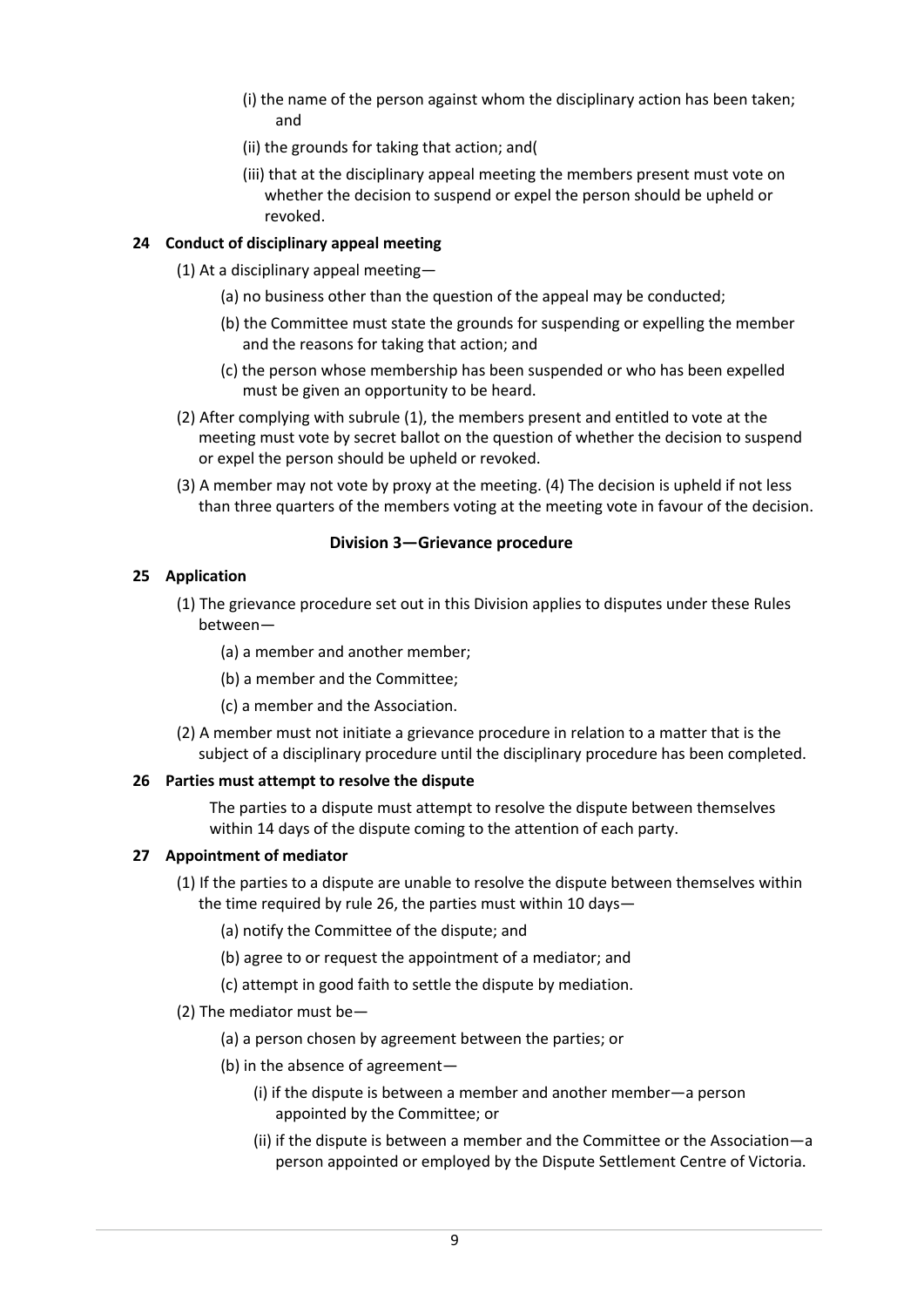- (3) A mediator appointed by the Committee may be a member or former member of the Association but in any case, must not be a person who—
	- (a) has a personal interest in the dispute; or
	- (b) is biased in favour of or against any party.

## **28 Mediation process**

- (1) The mediator to the dispute, in conducting the mediation, must—
	- (a) give each party every opportunity to be heard; and
	- (b) allow due consideration by all parties of any written statement submitted by any party; and
	- (c) ensure that natural justice is accorded to the parties throughout the mediation process.
- (2) The mediator must not determine the dispute.

## **29 Failure to resolve dispute by mediation**

If the mediation process does not resolve the dispute, the parties may seek to resolve the dispute in accordance with the Act or otherwise at law.

## **PART 4—GENERAL MEETINGS OF THE ASSOCIATION**

#### **30 Annual general meetings**

- (1) The Committee must convene an annual general meeting of the Association to be held within 5 months after the end of each financial year.
- (2) Despite subrule (1), the Association may hold its first annual general meeting at any time within 18 months after its incorporation.
- (3) The Committee may determine the date, time and location (in person or via ICT) of the annual general meeting.
- (4) The ordinary business of the annual general meeting is as follows—
	- (a) to confirm the minutes of the previous annual general meeting and of any special general meeting held since then;
	- (b) to receive and consider—
		- (i) the annual report of the Committee on the activities of the Association during the preceding financial year; and
		- (ii) the financial statements of the Association for the preceding financial year submitted by the Committee in accordance with Part 7 of the Act; and
		- (c) to elect the members of the Committee; and
		- (d) to confirm or vary the amounts (if any) of the annual subscription and joining fee.
- (5) The annual general meeting may also conduct any other business of which notice has been given in accordance with these Rules.

## **31 Special general meetings**

- (1) Any general meeting of the Association, other than an annual general meeting or a disciplinary appeal meeting, is a special general meeting.
- (2) The Committee may convene a special general meeting whenever it thinks fit.
- (3) No business other than that set out in the notice under rule 33 may be conducted at the meeting.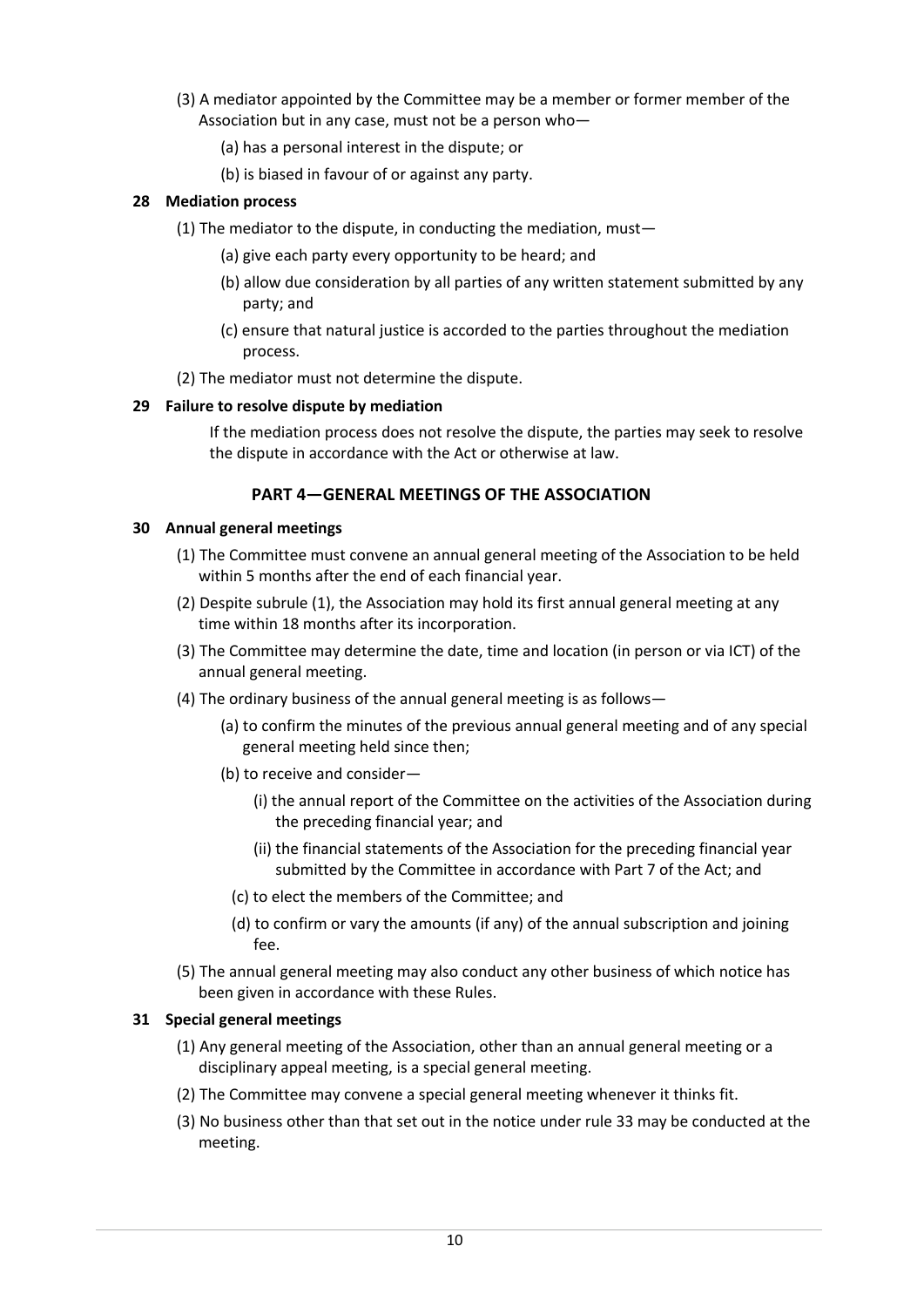## **Note**

General business may be considered at the meeting if it is included as an item for consideration in the notice under rule 33 and the majority of members at the meeting agree.

## **32 Special general meeting held at request of members**

- (1) The Committee must convene a special general meeting if a request to do so is made in accordance with subrule (2) by at least 10% of the total number of members.
- (2) A request for a special general meeting must—
	- (a) be in writing; and
	- (b) state the business to be considered at the meeting and any resolutions to be proposed; and
	- (c) include the names and signatures of the members requesting the meeting; and
	- (d) be given to the Secretary.
- (3) If the Committee does not convene a special general meeting within one month after the date on which the request is made, the members making the request (or any of them) may convene the special general meeting.
- (4) A special general meeting convened by members under subrule (3)—
	- (a) must be held within 3 months after the date on which the original request was made; and
	- (b) may only consider the business stated in that request.
- (5) The Association must reimburse all reasonable expenses incurred by the members convening a special general meeting under subrule (3).

## **33 Notice of general meetings**

- (1) The Secretary (or, in the case of a special general meeting convened under rule 32(3), the members convening the meeting) must give to each member of the Association—
	- (a) at least 21 days' notice of a general meeting if a special resolution is to be proposed at the meeting; or
	- (b) at least 14 days' notice of a general meeting in any other case.
- (2) The notice must—
	- (a) specify the date, time and location (in person or via ICT) of the meeting; and
	- (b) indicate the general nature of each item of business to be considered at the meeting; and
	- (c) if a special resolution is to be proposed—
		- (i) state in full the proposed resolution; and
		- (ii) state the intention to propose the resolution as a special resolution; and
	- (d) comply with rule 34(5).
- (3) This rule does not apply to a disciplinary appeal meeting.

#### **Note**

Rule 23(4) sets out the requirements for notice of a disciplinary appeal meeting.

- **34 Proxies**
	- (1) A member may appoint another member as his or her proxy to vote and speak on his or her behalf at a general meeting other than at a disciplinary appeal meeting.
	- (2) The appointment of a proxy must be in writing and signed by the member making the appointment.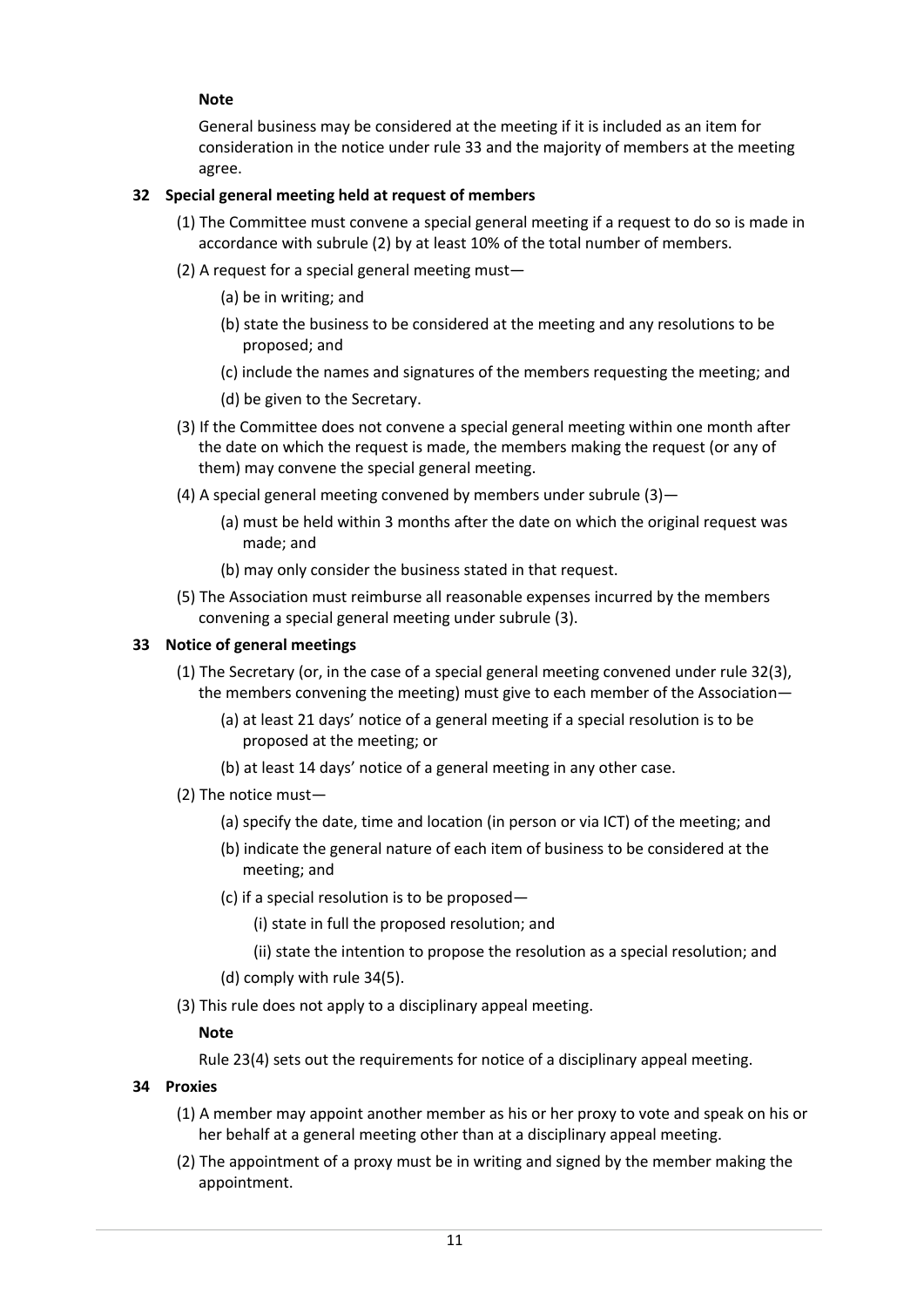- (3) The member appointing the proxy may give specific directions as to how the proxy is to vote on his or her behalf, otherwise the proxy may vote on behalf of the member in any matter as he or she sees fit.
- (4) If the Committee has approved a form for the appointment of a proxy, the member may use any other form that clearly identifies the person appointed as the member's proxy and that has been signed by the member.
- (5) Notice of a general meeting given to a member under rule 33 must—
	- (a) state that the member may appoint another member as a proxy for the meeting; and
	- (b) include a copy of any form that the Committee has approved for the appointment of a proxy.
- (6) A form appointing a proxy must be given to the Chairperson of the meeting before or at the commencement of the meeting.
- (7) A form appointing a proxy sent by post or electronically is of no effect unless it is received by the Association no later than 24 hours before the commencement of the meeting.

## **35 Use of technology**

- (1) A member not physically present at a general meeting may be permitted to participate in the meeting by the use of technology that allows that member and the members present at the meeting to clearly and simultaneously communicate with each other.
- (2) For the purposes of this Part, a member participating in a general meeting as permitted under subrule (1) is taken to be present at the meeting and, if the member votes at the meeting, is taken to have voted in person.

#### **36 Quorum at general meetings**

- (1) No business may be conducted at a general meeting unless a quorum of members is present.
- (2) The quorum for a general meeting is the presence (physically, by proxy or as allowed under rule 35) of 10% of the members entitled to vote.
- (3) If a quorum is not present within 30 minutes after the notified commencement time of a general meeting—
	- (a) in the case of a meeting convened by, or at the request of, members under rule 32—the meeting must be dissolved;

#### **Note**

If a meeting convened by, or at the request of, members is dissolved under this subrule, the business that was to have been considered at the meeting is taken to have been dealt with. If members wish to have the business reconsidered at another special meeting, the members must make a new request under rule 32.

- (b) in any other case—
	- (i) the meeting must be adjourned to a date not more than 21 days after the adjournment; and
	- (ii) notice of the date, time and location (in person or via ICT) to which the meeting is adjourned must be given at the meeting and confirmed by written notice given to all members as soon as practicable after the meeting.
- (4) If a quorum is not present within 30 minutes after the time to which a general meeting has been adjourned under subrule (3)(b), the members present at the meeting (if not fewer than 3) may proceed with the business of the meeting as if a quorum were present.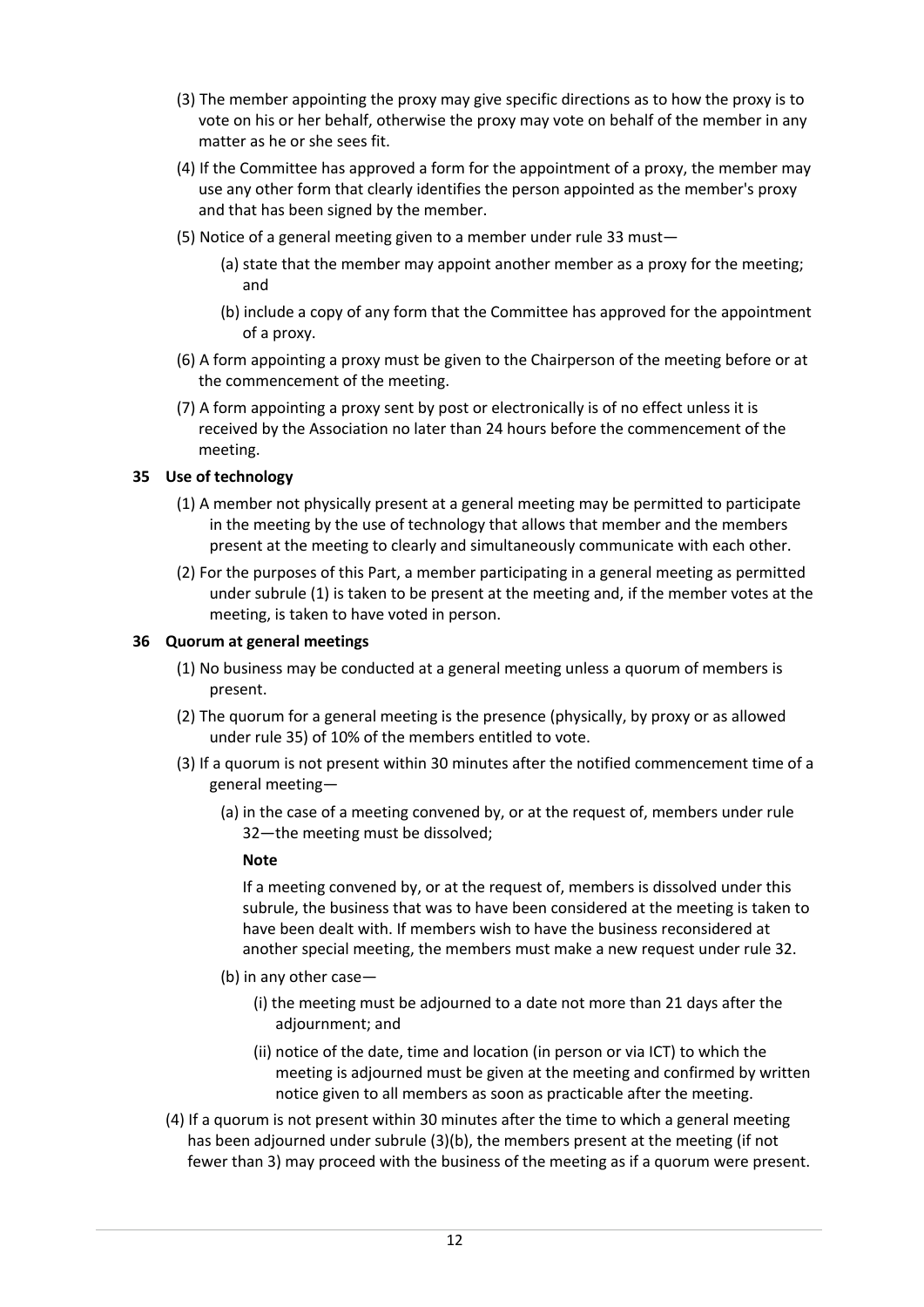## **37 Adjournment of general meeting**

- (1) The Chairperson of a general meeting at which a quorum is present may, with the consent of a majority of members present at the meeting, adjourn the meeting to another date, time and location (in person or via ICT).
- (2) Without limiting subrule (1), a meeting may be adjourned—
	- (a) if there is insufficient time to deal with the business at hand; or

(b) to give the members more time to consider an item of business.

## **Example**

The members may wish to have more time to examine the financial statements submitted by the Committee at an annual general meeting.

- (3) No business may be conducted on the resumption of an adjourned meeting other than the business that remained unfinished when the meeting was adjourned.
- (4) Notice of the adjournment of a meeting under this rule is not required unless the meeting is adjourned for 14 days or more, in which case notice of the meeting must be given in accordance with rule 33.

## **38 Voting at general meeting**

(1) On any question arising at a general meeting—

- (a) subject to subrule (3), each member who is entitled to vote has one vote; and
- (b) members may vote personally or by proxy; and
- (c) except in the case of a special resolution, the question must be decided on a majority of votes.
- (2) If votes are divided equally on a question, the Chairperson of the meeting has a second or casting vote.
- **(**3) If the question is whether or not to confirm the minutes of a previous meeting, only members who were present at that meeting may vote.
- (4) This rule does not apply to a vote at a disciplinary appeal meeting conducted under rule 24.

## **39 Special resolutions**

A special resolution is passed if not less than three quarters of the members voting at a general meeting (whether in person or by proxy) vote in favour of the resolution.

## **Note**

In addition to certain matters specified in the Act, a special resolution is required—

- (a) to remove a committee member from office;
- (b) to alter these Rules, including changing the name or any of the purposes of the Association.

## **40 Determining whether resolution carried**

- (1) Subject to subsection (2), the Chairperson of a general meeting may, on the basis of a show of hands, declare that a resolution has been—
	- (a) carried; or
	- (b) carried unanimously; or
	- (c) carried by a particular majority; or
	- (d) lost—

and an entry to that effect in the minutes of the meeting is conclusive proof of that fact.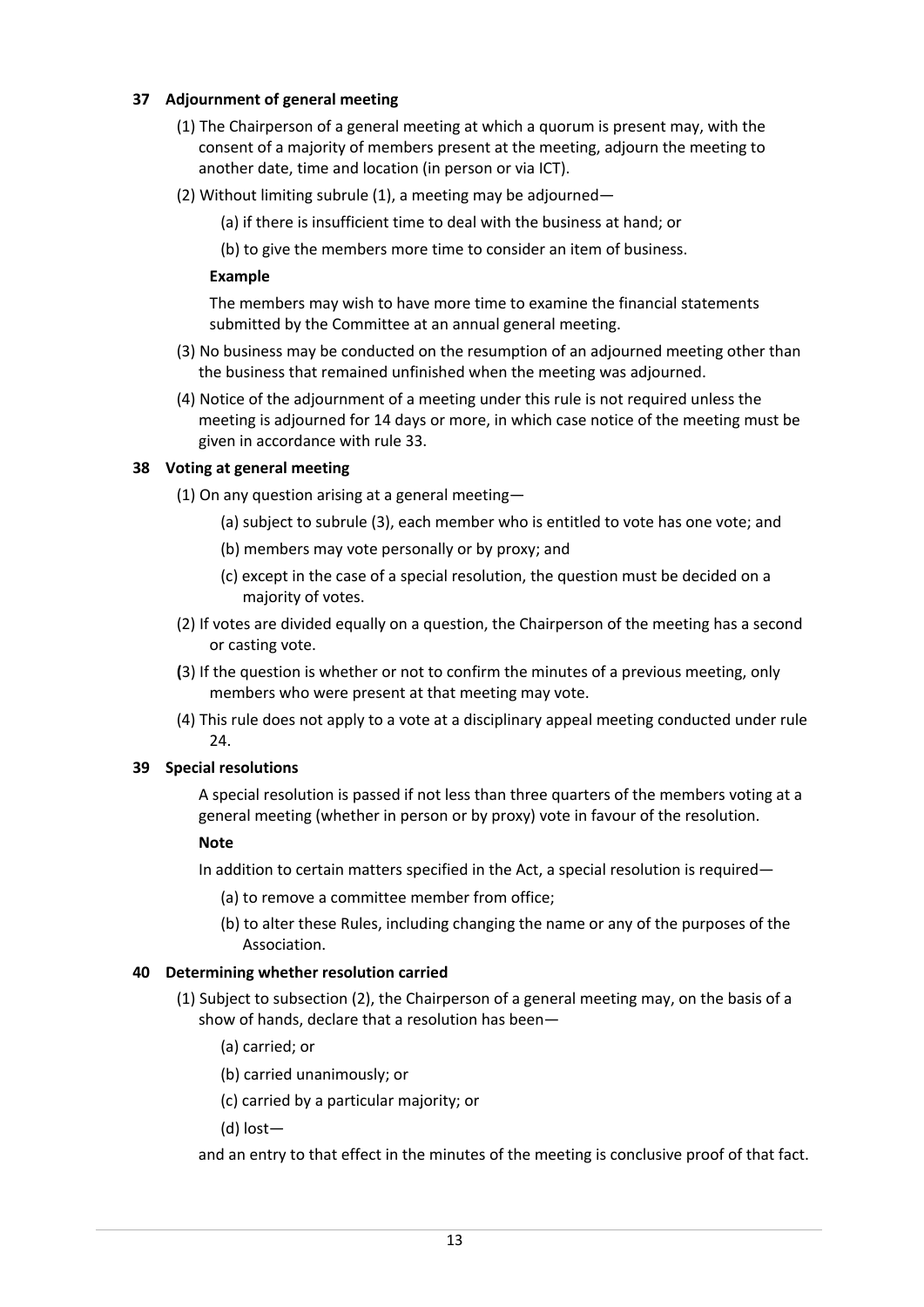- (2) If a poll (where votes are cast in writing) is demanded by three or more members on any question—
	- (a) the poll must be taken at the meeting in the manner determined by the Chairperson of the meeting; and
	- (b) the Chairperson must declare the result of the resolution on the basis of the poll.
- (3) A poll demanded on the election of the Chairperson or on a question of an adjournment must be taken immediately.
- (4) A poll demanded on any other question must be taken before the close of the meeting at a time determined by the Chairperson.

## **41 Minutes of general meeting**

- (1) The Committee must ensure that minutes are taken and kept of each general meeting.
- (2) The minutes must record the business considered at the meeting, any resolution on which a vote is taken and the result of the vote.
- (3) In addition, the minutes of each annual general meeting must include—
	- (a) the names of the members attending the meeting; and
	- (b) proxy forms given to the Chairperson of the meeting under rule 34(6); and
	- c) the financial statements submitted to the members in accordance with rule 30(4)(b)(ii); and
	- (d) the certificate signed by two committee members certifying that the financial statements give a true and fair view of the financial position and performance of the Association; and
	- (e) any audited accounts and auditor's report or report of a review accompanying the financial statements that are required under the Act.

## **PART 5—COMMITTEE**

#### **Division 1—Powers of Committee**

#### **42 Role and powers**

- (1) The business of the Association must be managed by or under the direction of a Committee.
- (2) The Committee may exercise all the powers of the Association except those powers that these Rules or the Act require to be exercised by general meetings of the members of the Association.
- (3) The Committee may—
	- (a) appoint and remove staff;
	- (b) establish subcommittees consisting of members with terms of reference it considers appropriate.

## **43 Delegation**

- (1) The Committee may delegate to a member of the Committee, a subcommittee or staff, any of its powers and functions other than—
	- (a) this power of delegation; or
	- (b) a duty imposed on the Committee by the Act or any other law.
- (2) The delegation must be in writing and may be subject to the conditions and limitations the Committee considers appropriate.
- (3) The Committee may, in writing, revoke a delegation wholly or in part.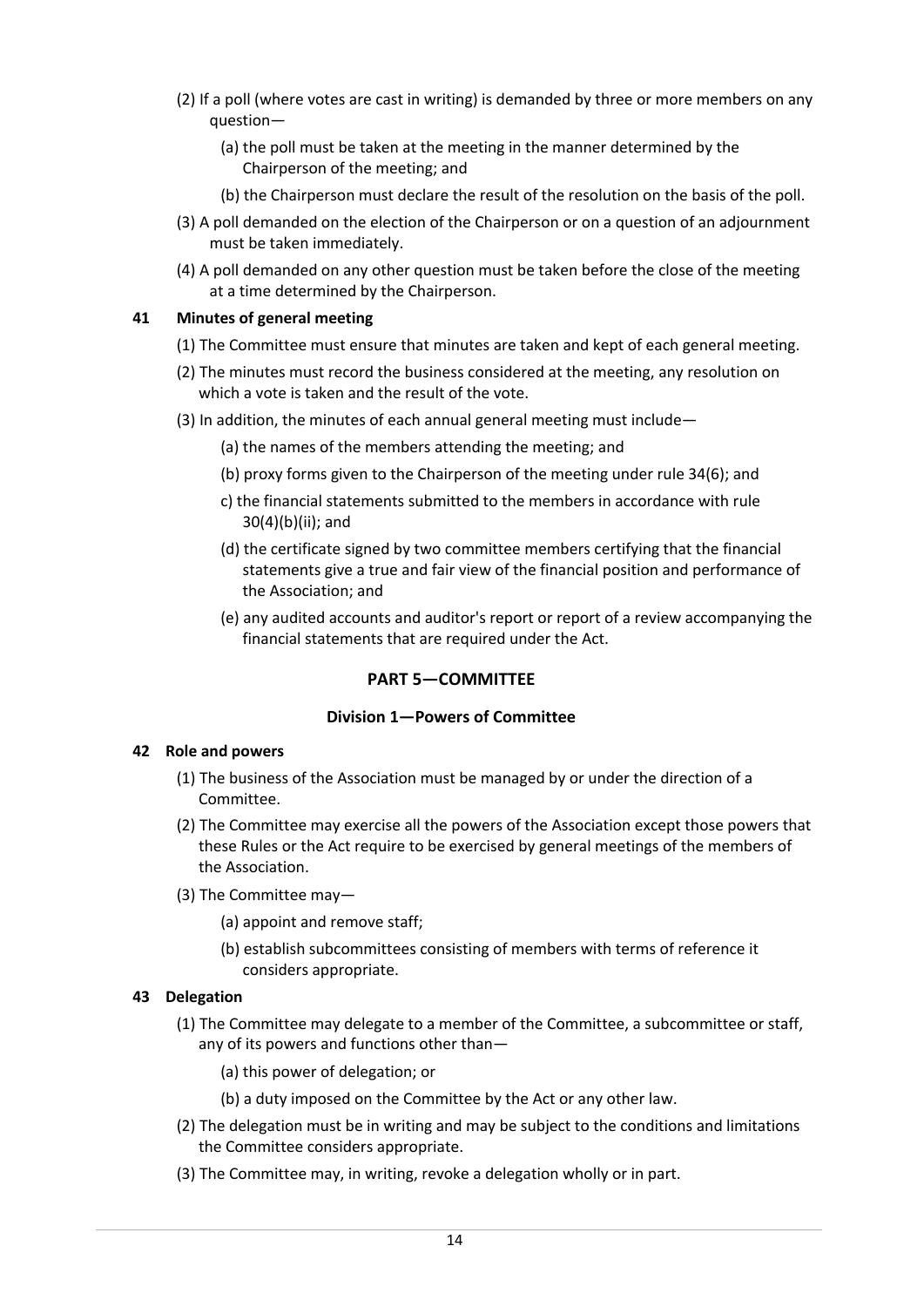## **Division 2—Composition of Committee and duties of members**

## **44 Composition of Committee**

- The Committee consists of—
	- (a) a President; and
	- (b) a Vice-President; and
- (c) a Secretary; and
- (d) a Treasurer; and
- (e) ordinary members (if any) elected under rule 53.

## **45 General Duties**

- (1) As soon as practicable after being elected or appointed to the Committee, each committee member must become familiar with these Rules and the Act.
- (2) The Committee is collectively responsible for ensuring that the Association complies with the Act and that individual members of the Committee comply with these Rules.
- (3) Committee members must exercise their powers and discharge their duties with reasonable care and diligence.
- (4) Committee members must exercise their powers and discharge their duties—
	- (a) in good faith in the best interests of the Association; and
	- (b) for a proper purpose.
- (5) Committee members and former committee members must not make improper use of
	- a) their position; or
	- (b) information acquired by virtue of holding their position—

so as to gain an advantage for themselves or any other person or to cause detriment to the Association.

## **Note**

See also Division 3 of Part 6 of the Act which sets out the general duties of the office holders of an incorporated association.

(6) In addition to any duties imposed by these Rules, a committee member must perform any other duties imposed from time to time by resolution at a general meeting.

## **46 President and Vice-President**

- (1) Subject to subrule (2), the President or, in the President's absence, the Vice-President is the Chairperson for any general meetings and for any committee meetings.
- (2) If the President and the Vice-President are both absent, or are unable to preside, the Chairperson of the meeting must be—
	- (a) in the case of a general meeting—a member elected by the other members present; or
	- (b) in the case of a committee meeting—a committee member elected by the other committee members present.

## **47 Secretary**

(1) The Secretary must perform any duty or function required under the Act to be performed by the secretary of an incorporated association.

## **Example**

Under the Act, the secretary of an incorporated association is responsible for lodging documents of the association with the Registrar.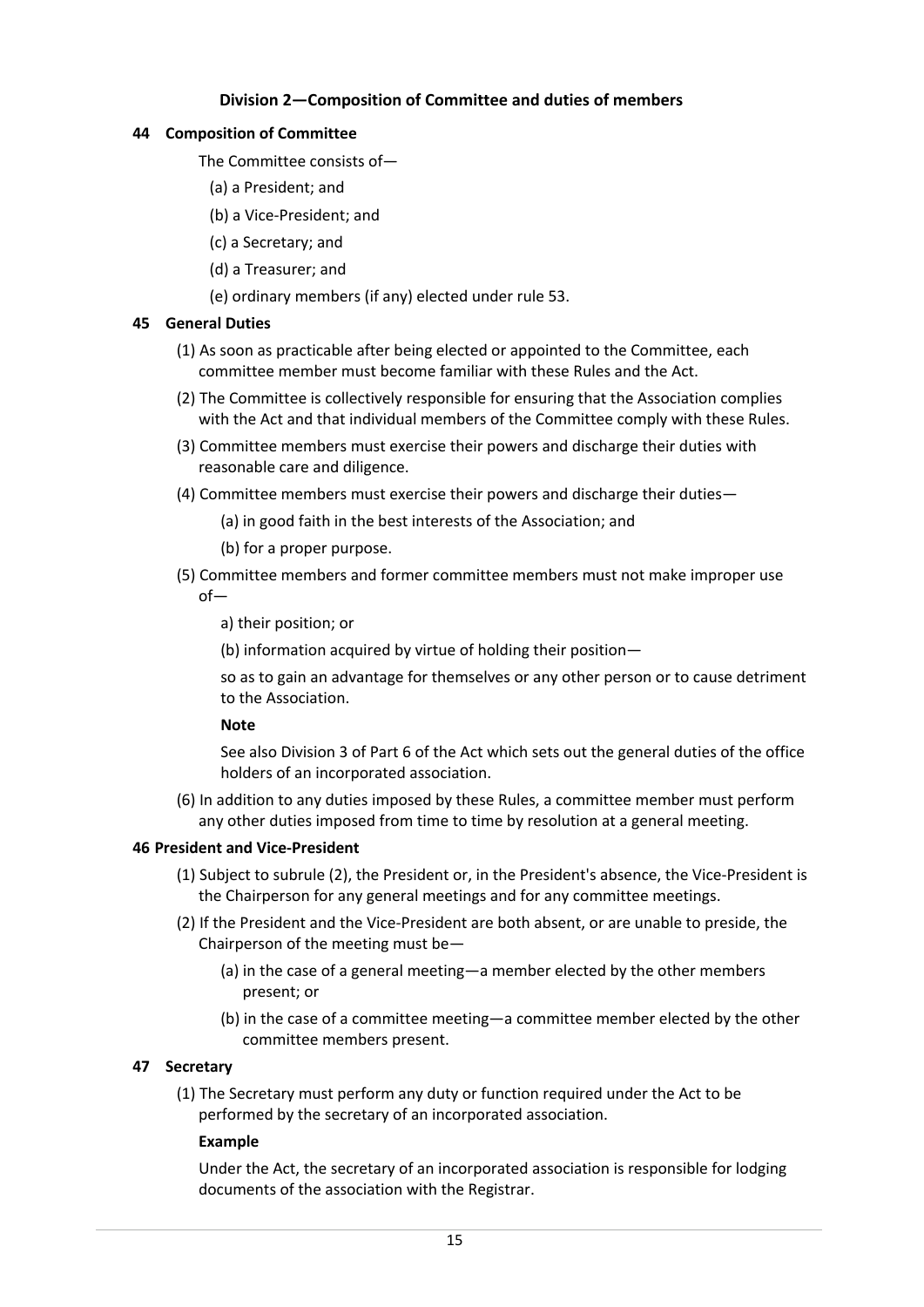- (2) The Secretary must—
	- (a) maintain the register of members in accordance with rule 18; and
	- (b) keep custody of the common seal (if any) of the Association and, except for the financial records referred to in rule 70(3), all books, documents and securities of the Association in accordance with rules 72 and 75; and
	- (c) subject to the Act and these Rules, provide members with access to the register of members, the minutes of general meetings and other books and documents; and
	- (d) perform any other duty or function imposed on the Secretary by these Rules.
- (3) The Secretary must give to the Registrar notice of his or her appointment within 1 day after the appointment.

#### **48 Treasurer**

- (1) The Treasurer must—
	- (a) receive all moneys paid to or received by the Association and issue receipts for those moneys in the name of the Association; and
	- (b) ensure that all moneys received are paid into the account of the Association within 5 working days after receipt; and
	- (c) make any payments authorised by the Committee or by a general meeting of the Association from the Association's funds; and
	- (d) ensure cheques and online bank payments or transfers are authorised by at least 2 committee members.
- (2) The Treasurer must—
	- (a) ensure that the financial records of the Association are kept in accordance with the Act; and
	- (b) coordinate the preparation of the financial statements of the Association and their certification by the Committee prior to their submission to the annual general meeting of the Association.
- (3) The Treasurer must ensure that at least one other committee member has access to the accounts and financial records of the Association.

#### **Division 3—Election of Committee members and tenure of office**

#### **49 Who is eligible to be a Committee member**

A member eligible to be elected or appointed as a committee member if the member is entitled to vote at a general meeting.

#### **50 Positions to be declared vacant**

- (1) This rule applies to—
	- (a) the first annual general meeting of the Association after its incorporation; or
	- (b) any subsequent annual general meeting of the Association, after the annual report and financial statements of the Association have been received.
- (2) The Chairperson of the meeting must declare all positions on the Committee vacant and hold elections for those positions in accordance with rules 51 to 54.

#### **51 Nominations**

- (1) Prior to the election of each position, the Chairperson of the meeting must call for nominations to fill that position.
- (2) An eligible member of the Association may—
	- (a) nominate himself or herself; or
	- (b) with the member's consent, be nominated by another member.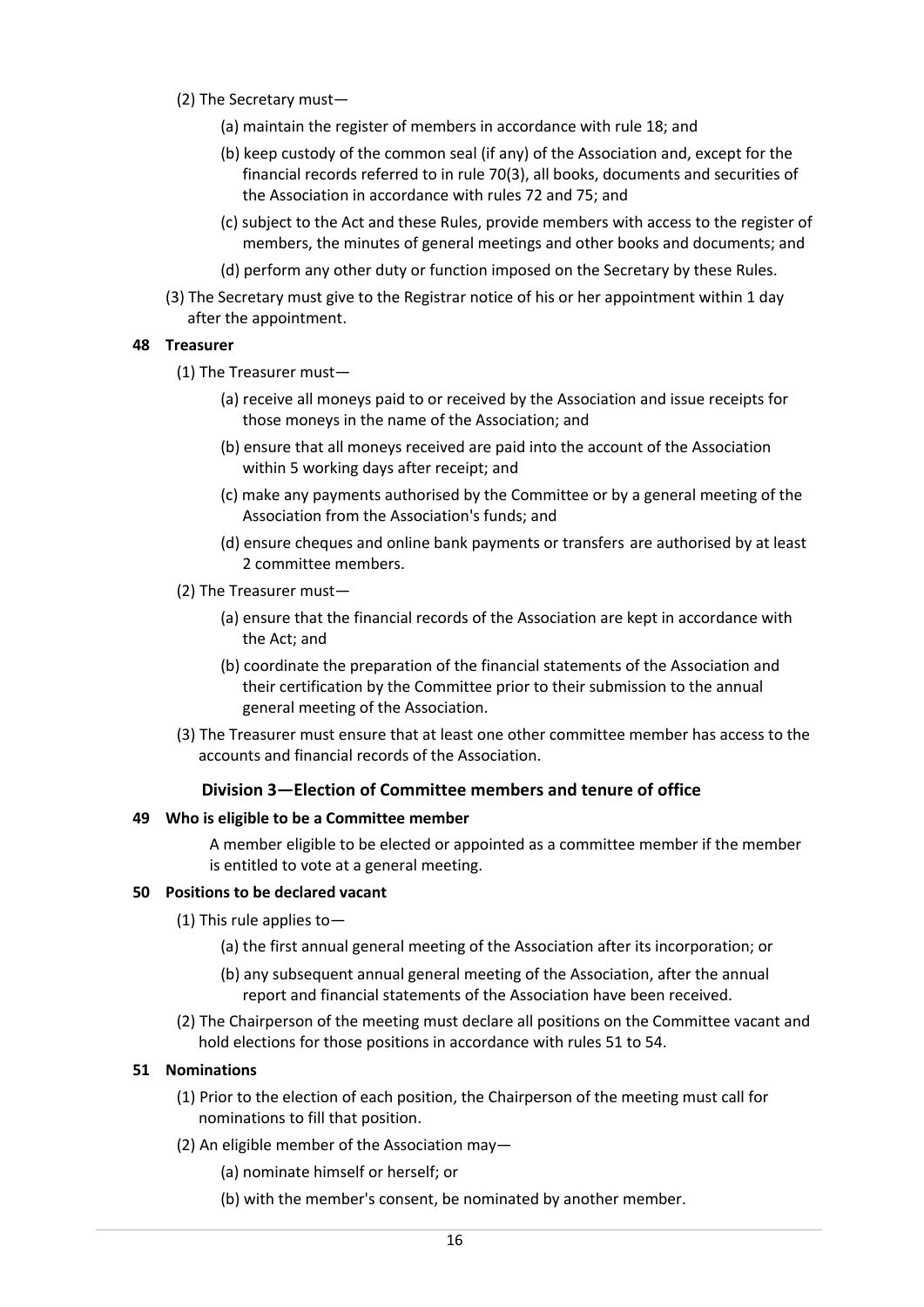(3) A member who is nominated for a position and fails to be elected to that position may be nominated for any other position for which an election is yet to be held.

## **52 Election of President etc.**

- (1) At the annual general meeting, separate elections must be held for each of the following positions—
	- (a) President;
	- (b) Vice-President;
	- (c) Secretary;
	- (d) Treasurer.
- (2) If only one member is nominated for the position, the Chairperson of the meeting must declare the member elected to the position.
- (3) If more than one member is nominated, a ballot must be held in accordance with rule 54.
- (4) On his or her election, the new President may take over as Chairperson of the meeting.

## **53 Election of ordinary member**

- (1) The annual general meeting must by resolution decide the number of ordinary members of the Committee (if any) it wishes to hold office for the next year.
- (2) A single election may be held to fill all of those positions.
- (3) If the number of members nominated for the position of ordinary committee member is less than or equal to the number to be elected, the Chairperson of the meeting must declare each of those members to be elected to the position.
- (4) If the number of members nominated exceeds the number to be elected, a ballot must be held in accordance with rule 54.

#### **54 Ballot**

- (1) If a ballot is required for the election for a position, the Chairperson of the meeting must appoint a member to act as returning officer to conduct the ballot.
- (2) The returning officer must not be a member nominated for the position.
- (3) Before the ballot is taken, each candidate may make a short speech in support of his or her election.
- (4) The election must be by secret ballot.
- (5) The returning officer must give a blank piece of paper to—
	- (a) each member present in person; and

(b) each proxy appointed by a member.

#### **Example**

If a member has been appointed the proxy of 5 other members, the member must be given 6 ballot papers, one for the member, and one each for the other members.

- (6) If the ballot is for a single position, the voter must write on the ballot paper the name of the candidate for whom they wish to vote.
- (7) If the ballot is for more than one position—
	- (a) the voter must write on the ballot paper the name of each candidate for whom they wish to vote;
	- (b) the voter must not write the names of more candidates than the number to be elected.
- (8) Ballot papers that do not comply with subrule (7)(b) are not to be counted.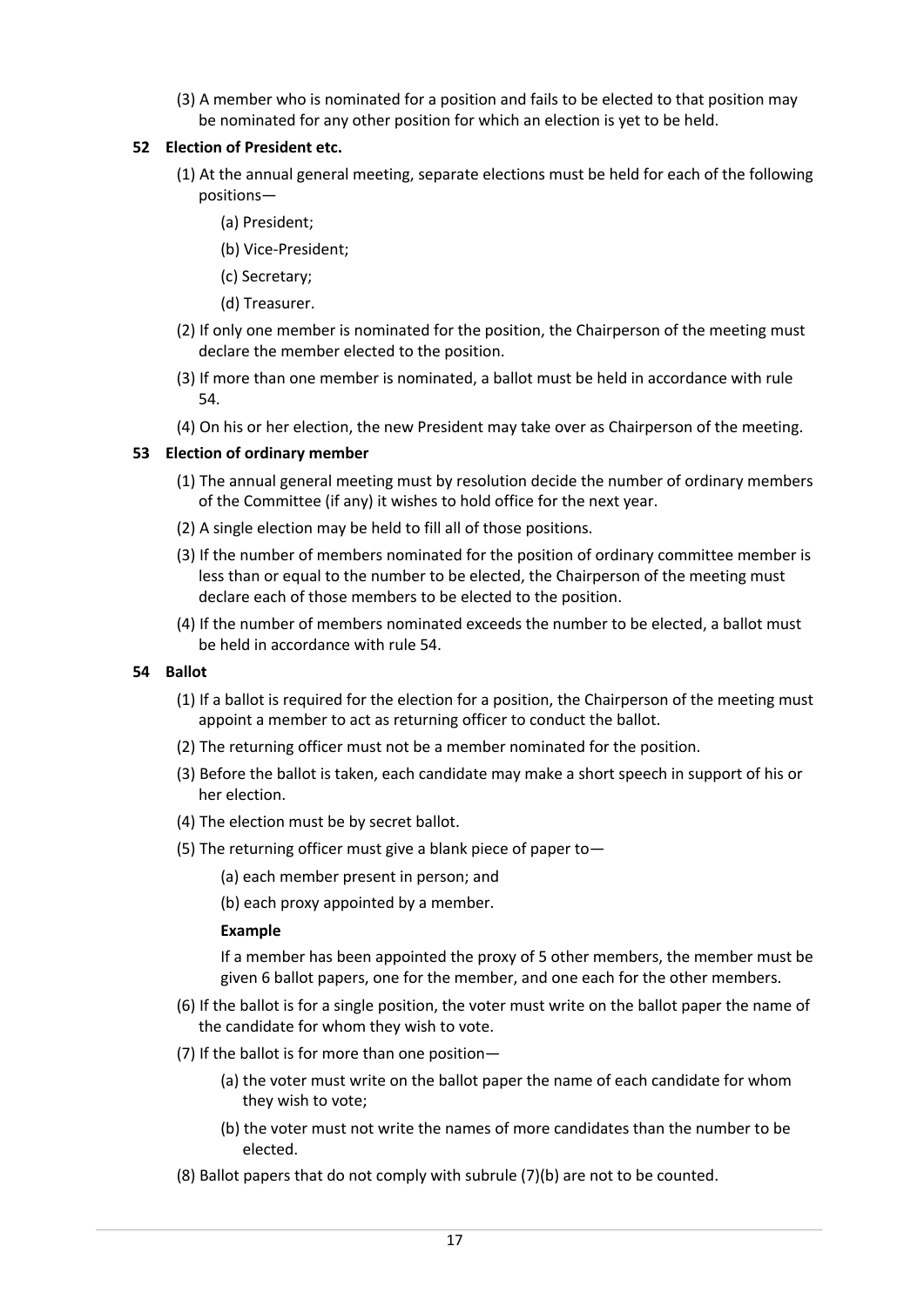- (9) Each ballot paper on which the name of a candidate has been written counts as one vote for that candidate.
- (10) The returning officer must declare elected the candidate or, in the case of an election for more than one position, the candidates who received the most votes.
- (11) If the returning officer is unable to declare the result of an election under subrule (10) because 2 or more candidates received the same number of votes, the returning officer must—
	- (a) conduct a further election for the position in accordance with subrules (4) to (10) to decide which of those candidates is to be elected; or
	- (b) with the agreement of those candidates, decide by lot which of them is to be elected.

#### **Examples**

The choice of candidate may be decided by the toss of a coin, drawing straws or drawing a name out of a hat.

#### **55 Term of office**

- (1) Subject to subrule (3) and rule 56, a committee member holds office until the positions of the Committee are declared vacant at the next annual general meeting.
- (2) A committee member may be re-elected.
- (3) A general meeting of the Association may—
	- (a) by special resolution remove a committee member from office; and
	- (b) elect an eligible member of the Association to fill the vacant position in accordance with this Division.
- (4) A member who is the subject of a proposed special resolution under subrule (3)(a) may make representations in writing to the Secretary or President of the Association (not exceeding a reasonable length) and may request that the representations be provided to the members of the Association.
- (5) The Secretary or the President may give a copy of the representations to each member of the Association or, if they are not so given, the member may require that they be read out at the meeting at which the special resolution is to be proposed.

#### **56 Vacation of office**

- (1) A committee member may resign from the Committee by written notice addressed to the Committee.
- (2) A person ceases to be a committee member if he or she—
	- (a) ceases to be a member of the Association; or
	- (b) fails to attend 3 consecutive committee meetings (other than special or urgent committee meetings) without leave of absence under rule 67; or
	- (c) otherwise ceases to be a committee member by operation of section 78 of the Act.

#### **Note**

A Committee member may not hold the office of secretary if they do not reside in Australia.

#### **57 Filling casual vacancies**

- (1) The Committee may appoint an eligible member of the Association to fill a position on the Committee that—
	- (a) has become vacant under rule 56; or
	- (b) was not filled by election at the last annual general meeting.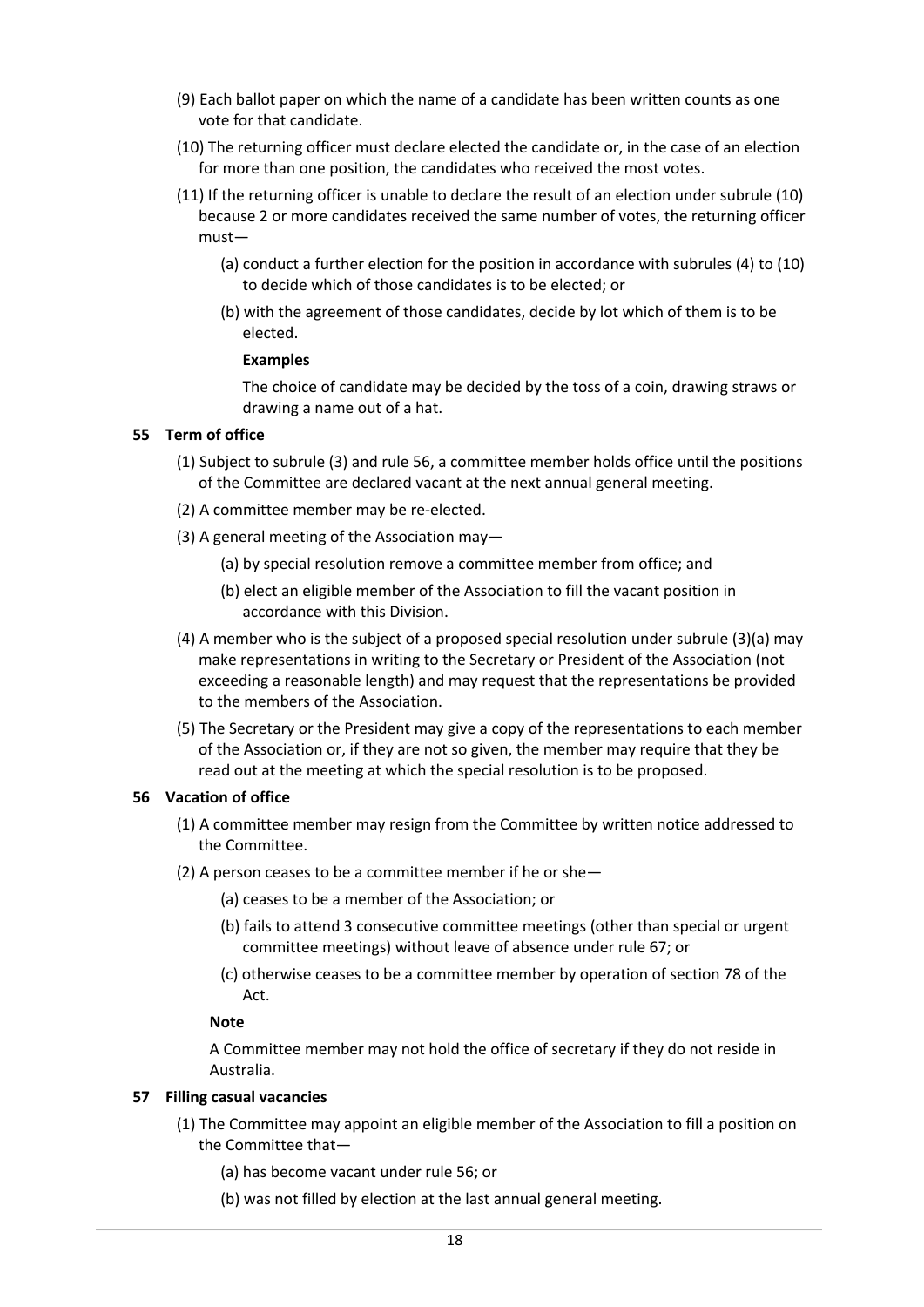- (2) If the position of Secretary becomes vacant, the Committee must appoint a member to the position within 14 days after the vacancy arises.
- (3) Rule 55 applies to any committee member appointed by the Committee under subrule (1) or (2.
- (4) The Committee may continue to act despite any vacancy in its membership.

## **Division 4—Meetings of Committee**

## **58 Meetings of Committee**

- (1) The Committee must meet at least 4 times in each year at the dates, times and locations (in person or via ICT) determined by the Committee.
- (2) The date, time and location (in person or via ICT) of the first committee meeting must be determined by the members of the Committee as soon as practicable after the annual general meeting of the Association at which the members of the Committee were elected.
- (3) Special committee meetings may be convened by the President or by any 4 members of the Committee.

## **59 Notice of meetings**

- (1) Notice of each committee meeting must be given to each committee member no later than 7 days before the date of the meeting.
- (2) Notice may be given of more than one committee meeting at the same time.
- (3) The notice must state the date, time and location (in person or via ICT) of the meeting.
- (4) If a special committee meeting is convened, the notice must include the general nature of the business to be conducted.
- (5) The only business that may be conducted at the meeting is the business for which the meeting is convened.

#### **60 Urgent meetings**

- (1) In cases of urgency, a meeting can be held without notice being given in accordance with rule 59 provided that as much notice as practicable is given to each committee member by the quickest means practicable.
- (2) Any resolution made at the meeting must be passed by an absolute majority of the Committee.
- (3) The only business that may be conducted at an urgent meeting is the business for which the meeting is convened.

#### **61 Procedure and order of business**

- (1) The procedure to be followed at a meeting of a Committee must be determined from time to time by the Committee.
- (2) The order of business may be determined by the members present at the meeting.

## **62 Use of technology**

- (1) A committee member who is not physically present at a committee meeting may participate in the meeting by the use of technology that allows that committee member and the committee members present at the meeting to clearly and simultaneously communicate with each other.
- (2) For the purposes of this Part, a committee member participating in a committee meeting as permitted under subrule (1) is taken to be present at the meeting and, if the member votes at the meeting, is taken to have voted in person.

#### **63 Quorum**

(1) No business may be conducted at a Committee meeting unless a quorum is present.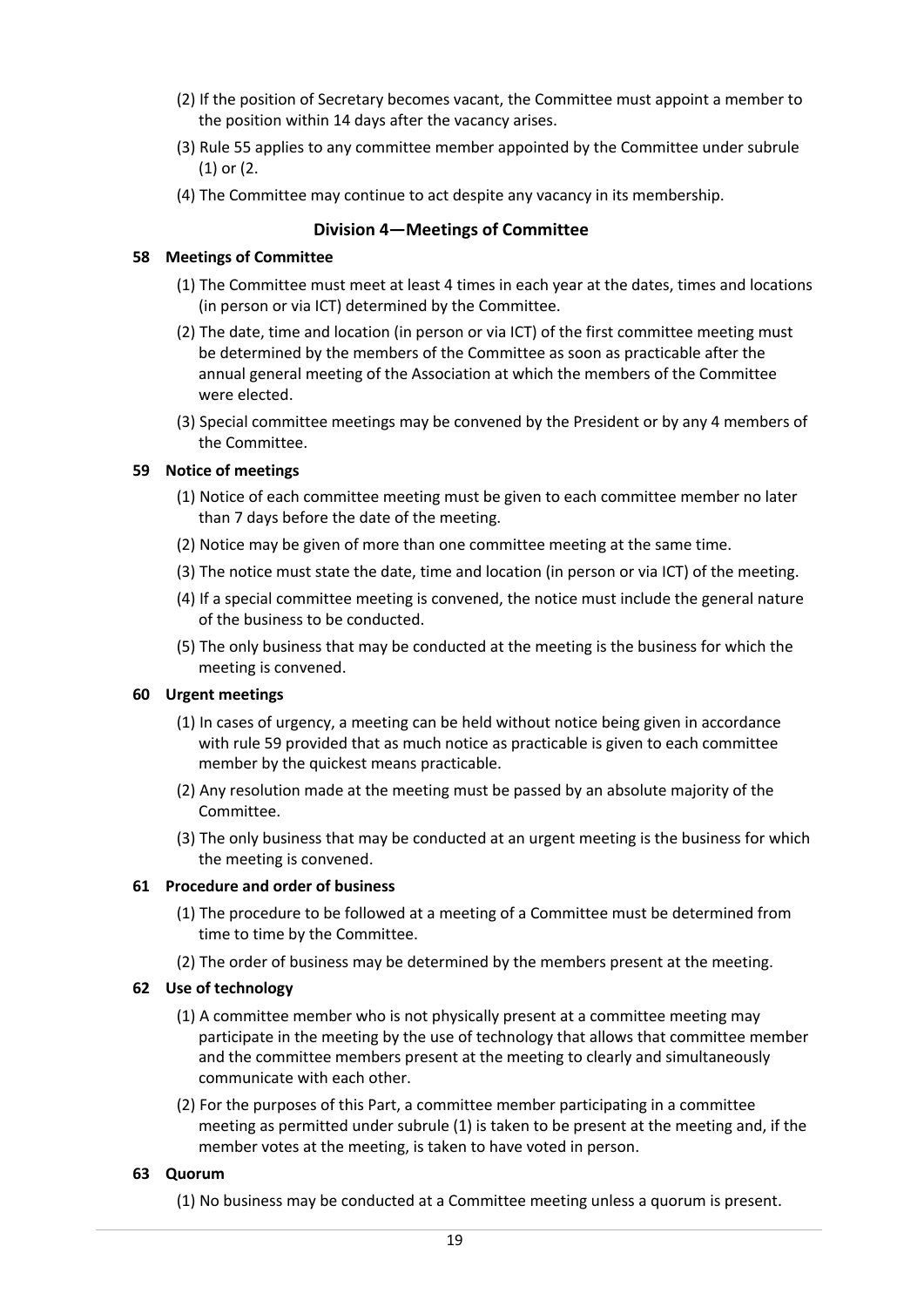- (2) The quorum for a committee meeting is the presence (in person or as allowed under rule 62) of a majority of the committee members holding office.
- (3) If a quorum is not present within 30 minutes after the notified commencement time of a committee meeting—
	- (a) in the case of a special meeting—the meeting lapses;
	- (b) in any other case—the meeting must be adjourned to a date no later than 14 days after the adjournment and notice of the time, date and place to which the meeting is adjourned must be given in accordance with rule 59.

#### **64 Voting**

- (1) On any question arising at a committee meeting, each committee member present at the meeting has one vote.
- (2) A motion is carried if a majority of committee members present at the meeting vote in favour of the motion.
- (3) Subrule (2) does not apply to any motion or question which is required by these Rules to be passed by an absolute majority of the Committee.
- (4) If votes are divided equally on a question, the Chairperson of the meeting has a second or casting vote.
- (5) Voting by proxy is not permitted.

## **65 Conflict of interest**

- (1) A committee member who has a material personal interest in a matter being considered at a committee meeting must disclose the nature and extent of that interest to the Committee.
- (2) The member—
	- (a) must not be present while the matter is being considered at the meeting; and
	- (b) must not vote on the matter.

#### **Note**

Under section 81(3) of the Act, if there are insufficient committee members to form a quorum because a member who has a material personal interest is disqualified from voting on a matter, a general meeting may be called to deal with the matter.

- (3) This rule does not apply to a material personal interest—
	- (a) that exists only because the member belongs to a class of persons for whose benefit the Association is established; or
	- (b) that the member has in common with all, or a substantial proportion of, the members of the Association.

#### **66 Minutes of meeting**

- (1) The Committee must ensure that minutes are taken and kept of each committee meeting.
- (2) The minutes must record the following—
	- (a) the names of the members in attendance at the meeting;
	- (b) the business considered at the meeting;
	- (c) any resolution on which a vote is taken and the result of the vote;
	- (d) any material personal interest disclosed under rule 65.

## **67 Leave of absence**

(1) The Committee may grant a committee member leave of absence from committee meetings for a period not exceeding 3 months.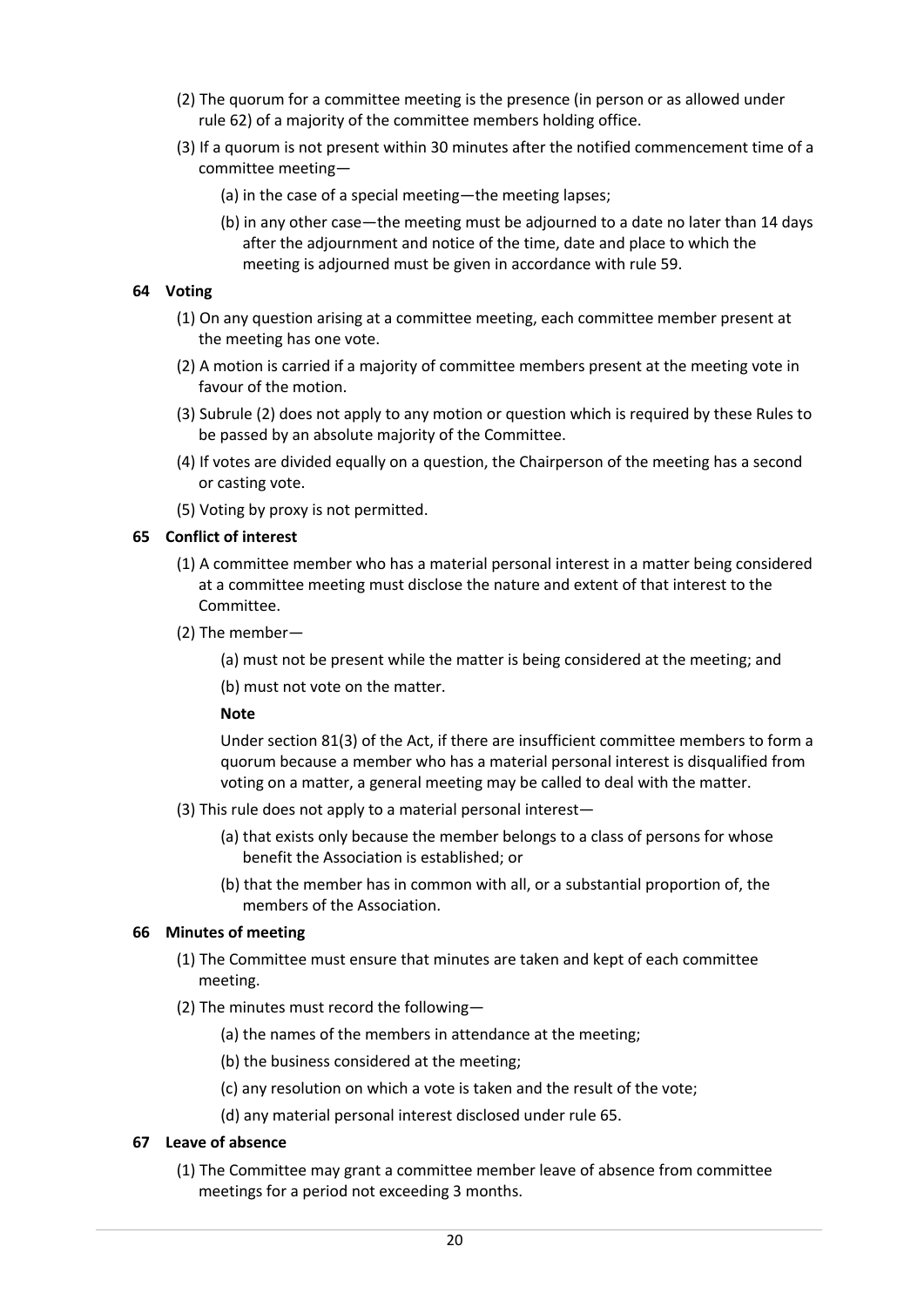(2) The Committee must not grant leave of absence retrospectively unless it is satisfied that it was not feasible for the committee member to seek the leave in advance.

## **PART 6—FINANCIAL MATTERS**

## **68 Source of funds**

The funds of the Association may be derived from joining fees, annual subscriptions, donations, fund-raising activities, grants, interest and any other sources approved by the Committee.

## **69 Management of funds**

- (1) The Association must open an account with a financial institution from which all expenditure of the Association is made and into which all of the Association's revenue is deposited.
- (2) The Association may open an interest-bearing account with a banking institution for the purpose of income generation.
- (3) Subject to any restrictions imposed by a general meeting of the Association, the Committee may approve expenditure on behalf of the Association.
- (4) The Committee may authorise the Treasurer to expend funds on behalf of the Association (including by electronic funds transfer) up to a specified limit without requiring approval from the Committee for each item on which the funds are expended.
- (5) All cheques, drafts, bills of exchange, promissory notes and other negotiable instruments must be signed by 2 committee members.
- (6) All funds of the Association must be deposited into the financial account of the Association no later than 5 working days after receipt.

## **70 Financial records**

- **(**1) The Association must keep financial records that—
	- (a) correctly record and explain its transactions, financial position and performance; and
	- (b) enable financial statements to be prepared as required by the Act.
- (2) The Association must retain the financial records for 7 years after the transactions covered by the records are completed.
- (3) The Treasurer must keep in his or her custody, or under his or her control—
	- (a) the financial records for the current financial year; and
	- (b) any other financial records as authorised by the Committee.

## **71 Financial statements**

- (1) For each financial year, the Committee must ensure that the requirements under the Act relating to the financial statements of the Association are met.
- (2) Without limiting subrule (1), those requirements include—
	- (a) the preparation of the financial statements;
	- (b) if required, the review or auditing of the financial statements;
	- (c) the certification of the financial statements by the Committee;
	- (d) the submission of the financial statements to the annual general meeting of the Association; and
	- (e) the lodgement with the Registrar of the financial statements and accompanying reports, certificates, statements and fee.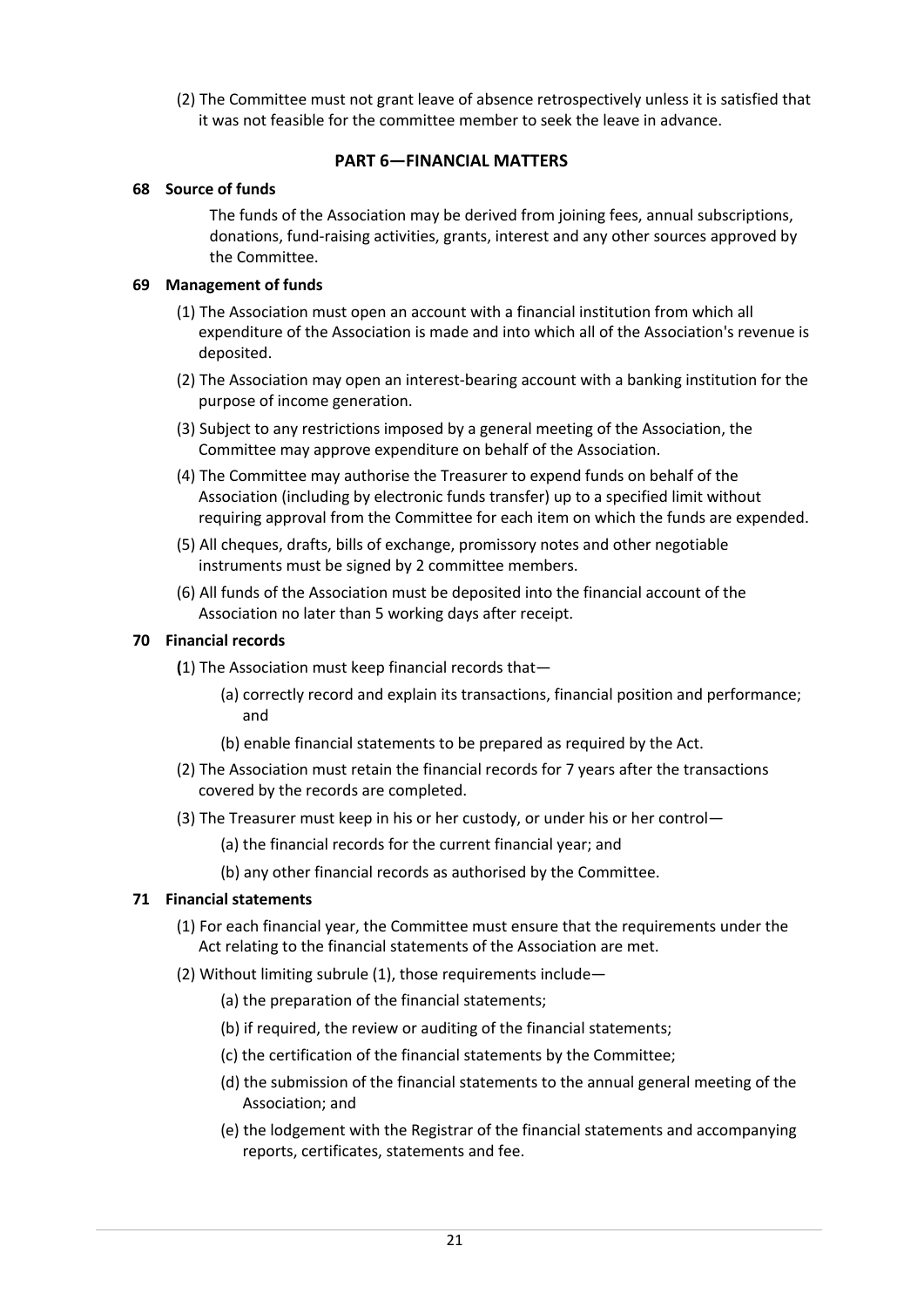## **PART 7—GENERAL MATTERS**

## **72 Common seal**

(1) The Association may have a common seal.

- (2) If the Association has a common seal—
	- (a) the name of the Association must appear in legible characters on the common seal;
	- (b) a document may only be sealed with the common seal by the authority of the Committee and the sealing must be witnessed by the signatures of two committee members;
	- (c) the common seal must be kept in the custody of the Secretary.

## **73 Registered address**

The registered address of the Association is—

- (a) the address determined from time to time by resolution of the Committee; or
- (b) if the Committee has not determined an address to be the registered address the postal address of the Secretary.

## **74 Notice requirements**

- (1) Any notice required to be given to a member or a committee member under these Rules may be given—
	- (a) by handing the notice to the member personally; or
	- (b) by sending it by post to the member at the address recorded for the member on the register of members; or
	- (c) by email or facsimile transmission.
- (2) Subrule (1) does not apply to notice given under rule 60.
- (3) Any notice required to be given to the Association or the Committee may be given—
	- (a) by handing the notice to a member of the Committee; or
	- (b) by sending the notice by post to the registered address; or
	- (c) by leaving the notice at the registered address; or
	- (d) if the Committee determines that it is appropriate in the circumstances—
		- (i) by email to the email address of the Association or the Secretary; or
		- (ii) by facsimile transmission to the facsimile number of the Association.

## **75 Custody and inspection of books and records**

- (1) Members may on request inspect free of charge—
	- (a) the register of members;
	- (b) the minutes of general meetings;
	- (c) subject to subrule (2), the financial records, books, securities and any other relevant document of the Association, including minutes of Committee meetings.

## **Note**

See note following rule 18 for details of access to the register of members.

- (2) The Committee may refuse to permit a member to inspect records of the Association that relate to confidential, personal, employment, commercial or legal matters or where to do so may be prejudicial to the interests of the Association.
- (3) The Committee must on request make copies of these rules available to members and applicants for membership free of charge.